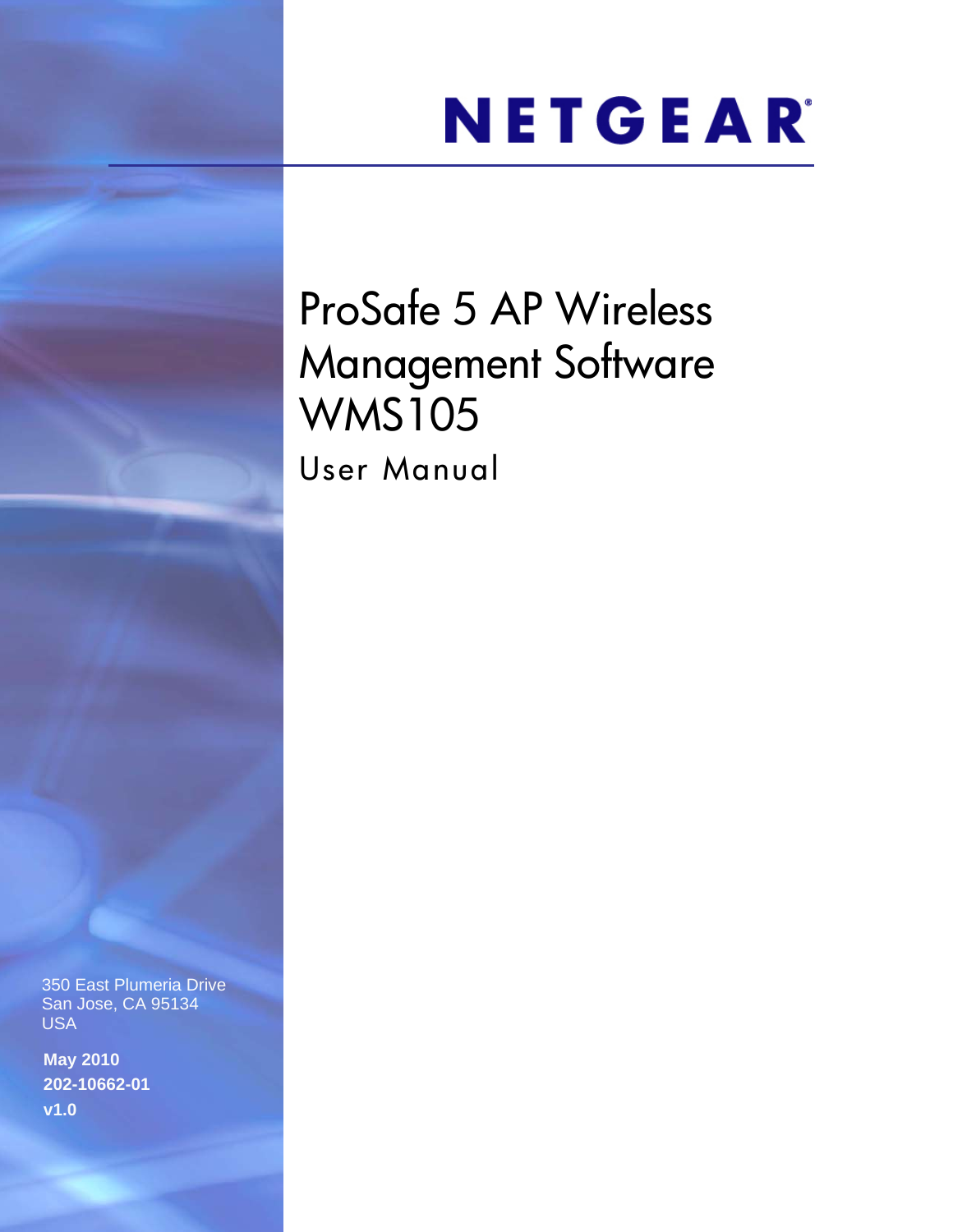© 2010 NETGEAR, Inc.© 2010 by NETGEAR, Inc. All rights reserved.

No part of this publication may be reproduced, transmitted, transcribed, stored in a retrieval system, or translated into any language in any form or by any means without the written permission of NETGEAR, Inc.

P/N: Part Number TBD v1.0

### **Technical Support**

When you register your product at *<http://www.netgear.com/register>*, we can provide you with faster expert technical support and timely notices of product and software upgrades.

### **NETGEAR, Inc.**

350 East Plumeria Drive San Jose, CA 95134 USA

E-mail: support@netgear.com

Web site: *<http://www.netgear.com>*

Phone: 1-888-NETGEAR, for US & Canada only. For other countries, see your Support information card.

### **Trademarks**

NETGEAR, the NETGEAR logo, ProSafe, Smart Wizard, and Auto Uplink are trademarks or registered trademarks of NETGEAR, Inc. Microsoft, Windows, Windows NT, and Vista are registered trademarks of Microsoft Corporation. Other brand and product names are registered trademarks or trademarks of their respective holders.

### **Statement of Conditions**

To improve internal design, operational function, and/or reliability, NETGEAR reserves the right to make changes to the products described in this document without notice. NETGEAR does not assume any liability that may occur due to the use or application of the product(s) or circuit layout(s) described herein.

### **Revision History**

| <b>Publication Part Number</b> | <b>Version</b> | <b>Publish Date</b> |  |
|--------------------------------|----------------|---------------------|--|
| 202-10662-01                   | v1.0           | May 2010            |  |
|                                |                |                     |  |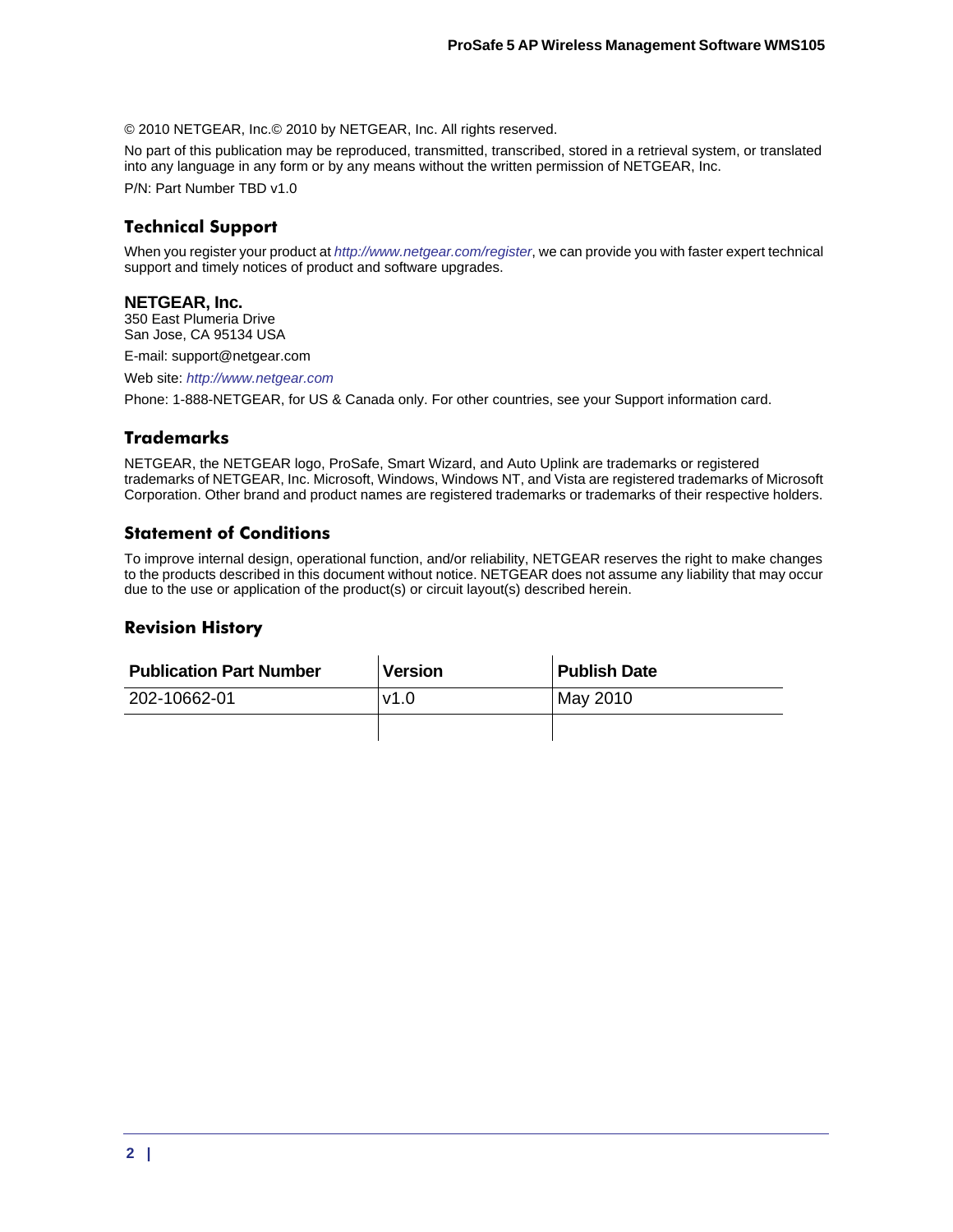### Table of Contents

### **[Chapter 1 Getting Started](#page-4-0)**

### **[Chapter 2 Access Point Discovery](#page-8-0)**

### **[Chapter 3 Wireless Configuration](#page-12-0)**

### **[Chapter 4 Security Configuration](#page-17-0)**

### **[Chapter 5 Monitoring](#page-24-0)**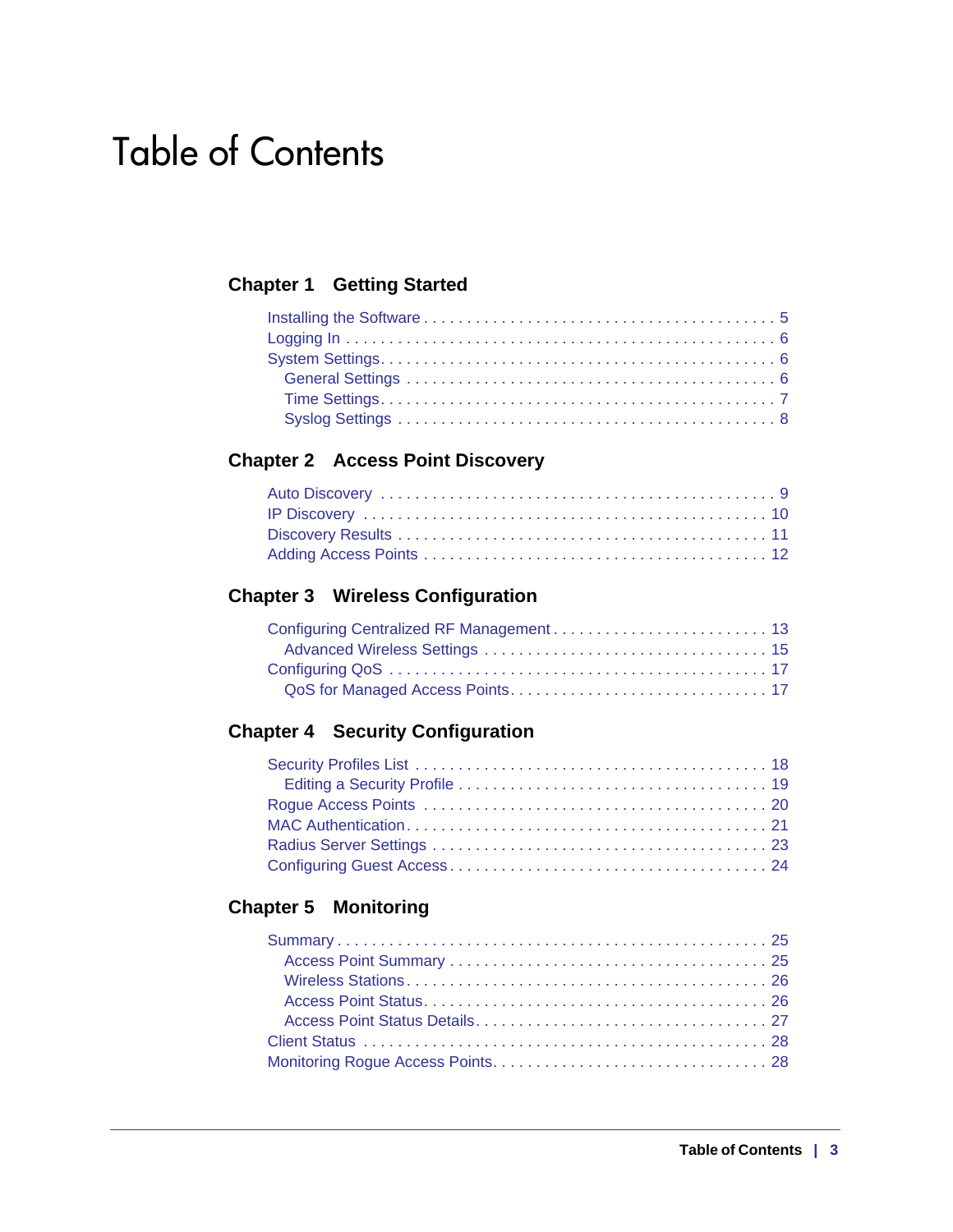### **[Chapter 6 Maintenance](#page-29-0)**

| Downloading Wireless Management Software Logs 35 |
|--------------------------------------------------|
|                                                  |
|                                                  |

### **[Appendix A Access Point Compatibility](#page-36-0)**

| Access Point Supported Firmware Versions 37         |  |
|-----------------------------------------------------|--|
| Software Features and Access Point Compatibility 38 |  |

### **[Index](#page-38-0)**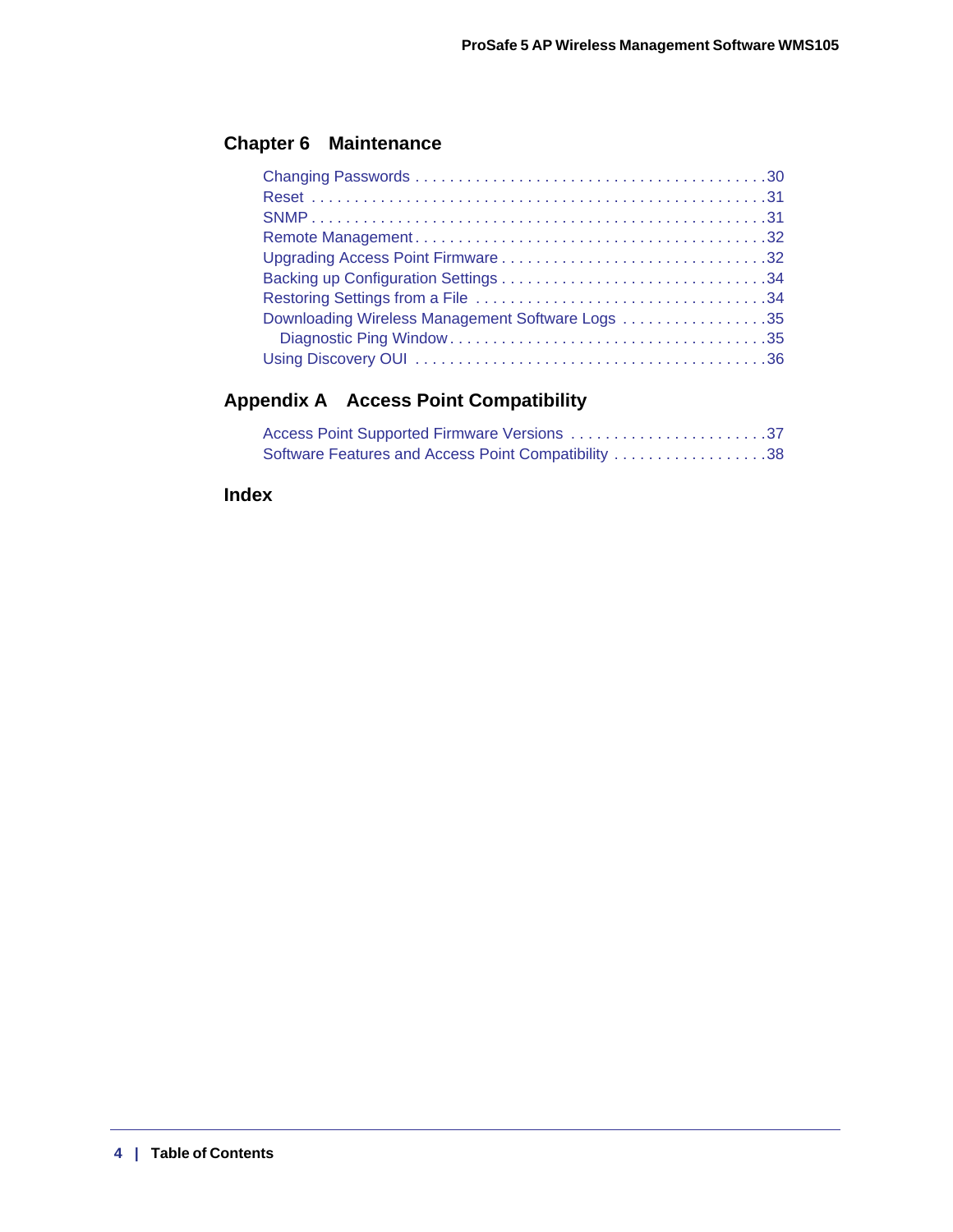# <span id="page-4-0"></span>1. Getting Started **1**

### The ProSafe 5 AP Wireless Management Software is a Wireless Management Software that allows you to manage up to 5 NETGEAR wireless access points on a LAN. You can use the Wireless Management Software to:

- Discover NETGEAR access points on the LAN.
- Optimize wireless access point performance with centralized RF management.
- Streamline security configuration tasks.
- Perform maintenance tasks including remote management and firmware updates for NETGEAR access points on the LAN.

### <span id="page-4-1"></span>Installing the Software

The Wireless Management System software is on the NETGEAR *Resource CD*.

- **1.** Insert the *Resource CD* and the Install Wizard Welcome screen displays. Click **Next**.
- **2.** Read the software license agreement, select the **Agree** radio button, and then click **Next**.
- **3.** Select the destination for the software, and then click **Next**.
- **4.** Select the Start Menu folder for the software, and then click **Next**.
- **5.** To install the software, click **Install**.

After the software is installed, the  $\mathbf{N}$  icon appears on the Windows desktop and on the system tray at the bottom of the Windows desktop. You can click this icon to launch the Wireless Management System software.

**6.** Click **Finish** to exit the wizard.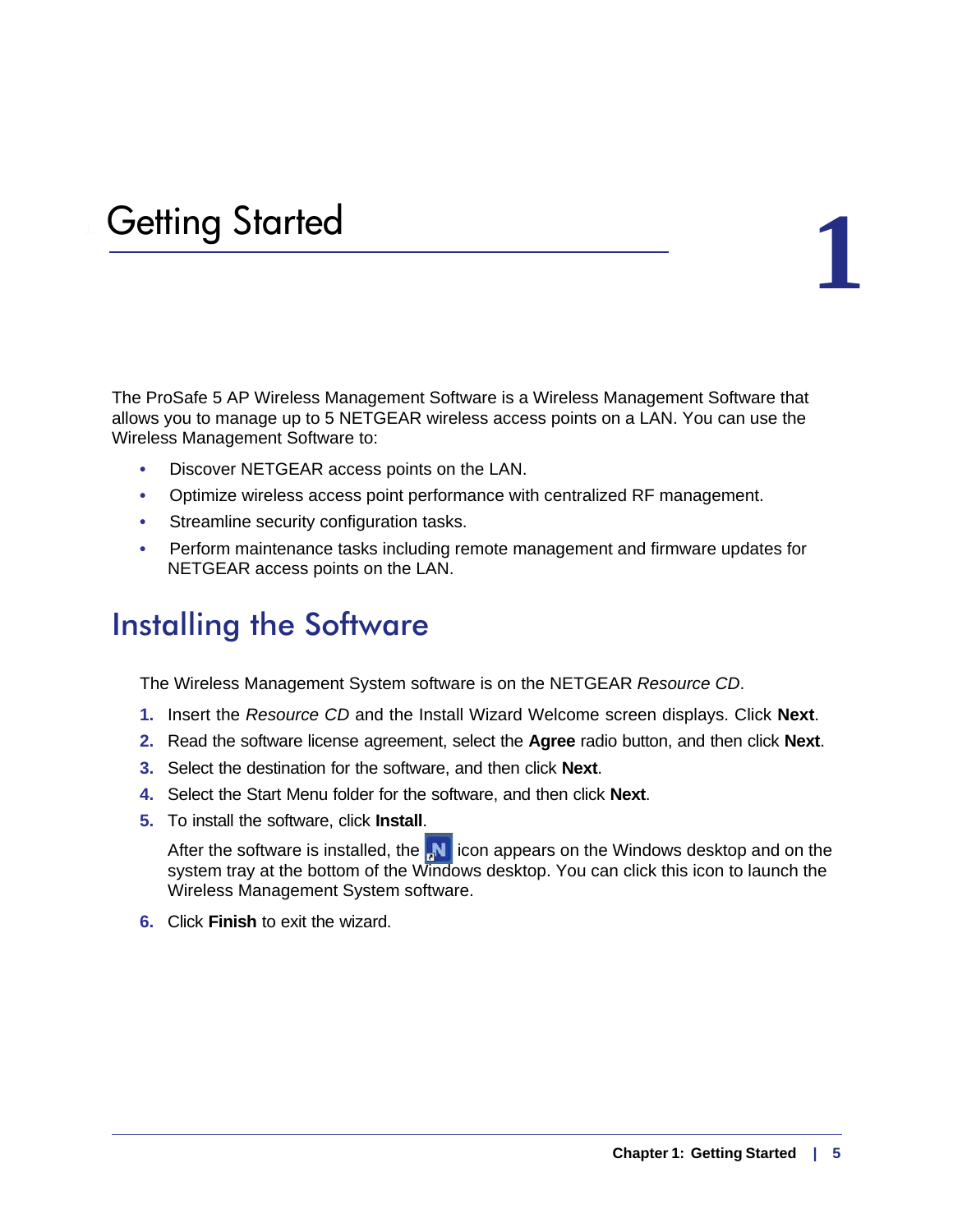### <span id="page-5-0"></span>Logging In

<span id="page-5-4"></span>**1.** To log in to the Wireless Management Software, double-click the application, or right-click it and select Open WMS105 from System tray.

A login prompt displays:

| Login<br>×       |              |
|------------------|--------------|
| <b>User Name</b> |              |
| <b>Password</b>  |              |
|                  | <b>LOGIN</b> |

**2.** If you are logging in for the first time, use the default user name **admin** and password (**password**).

<span id="page-5-5"></span>NETGEAR recommends that you change the password to a new, more secure password and record it in a secure location.

The user interface opens with the Configuration tab selected. This tab is shown in the following section ["System Settings](#page-5-1)."

### <span id="page-5-1"></span>System Settings

When you log in, the Configuration tab displays General Settings.

### <span id="page-5-2"></span>General Settings

<span id="page-5-3"></span>To navigate to this screen, on the Configuration tab select System > Basic > General:

| Monitoring | Maintenance | <b>Diagnostics</b>                                                     | <b>Support</b> |                                                                                              |
|------------|-------------|------------------------------------------------------------------------|----------------|----------------------------------------------------------------------------------------------|
|            |             |                                                                        |                |                                                                                              |
|            |             |                                                                        |                |                                                                                              |
|            |             |                                                                        |                |                                                                                              |
|            |             |                                                                        |                |                                                                                              |
|            |             | <b>General Settings</b><br><b>General Settings</b><br>Country / Region |                | System   Access Point Discovery   Managed Access Points   Wireless   Security   Guest Access |

The General Settings page lets you configure the basic settings of your Wireless Management Software.

**• Name**: This unique value indicates the Wireless Management Software name. By default, the name is wms105.

NETGEAR recommends changing the name as soon as possible after setting up. The name must contain only alphabetical characters, numbers, and hyphens, and must be 31 characters or less.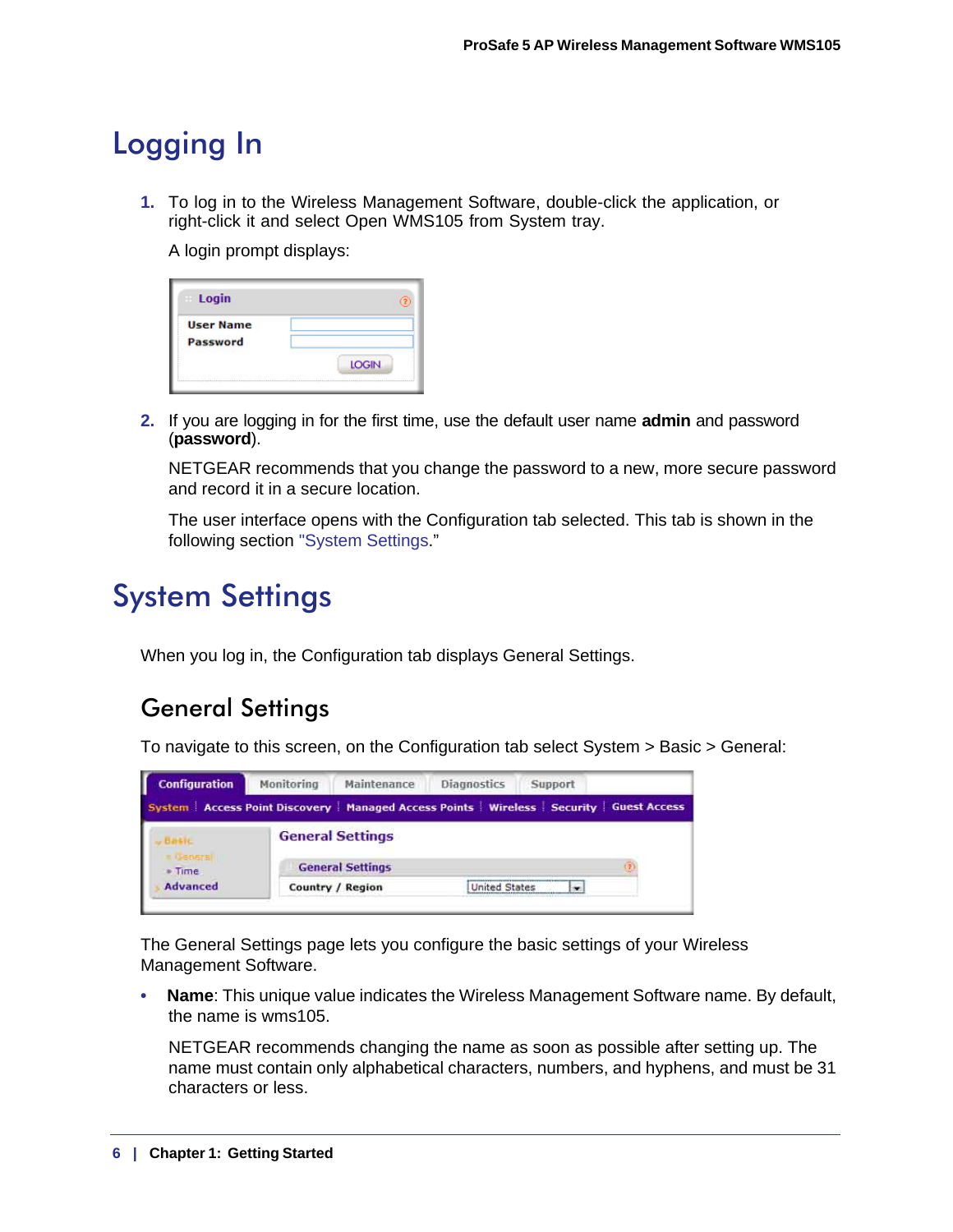**• Country/Region**: This field displays the region of operation for the Wireless Management Software and the access points managed by the Wireless Management Software. In the United States, the country is preset and cannot be changed on the access points. If the Country/Region is not set up correctly, it could result in the access points being inaccessible by the Wireless Management Software.

For products sold outside the United States, you must select a country or region. It might not be legal to operate the access points in a country/region not shown here. If your location is not listed, check with your local government agency or check the NETGEAR web site for more information on which channels to use.

### <span id="page-6-0"></span>Time Settings

<span id="page-6-1"></span>On the Configuration tab, select System > Basic > Time Settings:

| <b>Configuration</b> | Maintenance<br><b>Monitoring</b> | <b>Diagnostics</b>  | Support                                                                                      |  |  |
|----------------------|----------------------------------|---------------------|----------------------------------------------------------------------------------------------|--|--|
|                      |                                  |                     | System   Access Point Discovery   Managed Access Points   Wireless   Security   Guest Access |  |  |
| » General            | <b>Time Settings</b>             |                     |                                                                                              |  |  |
| <b>Time Settings</b> |                                  |                     |                                                                                              |  |  |
| <b>Advanced</b>      | <b>Time Zone</b>                 | USA-Pacific         |                                                                                              |  |  |
|                      | <b>Current Time</b>              | Wed Apr 14 11:30:47 |                                                                                              |  |  |
|                      | <b>NTP Client</b>                | enable disable      |                                                                                              |  |  |
|                      | <b>Use Custom NTP Server</b>     |                     |                                                                                              |  |  |
|                      | <b>Hostname / IP Address</b>     | time-b.netgear.com  |                                                                                              |  |  |

This page lets you configure the time-related settings of your Wireless Management Software and managed access points. It has the following options:

- **Time Zone:** Select the local time zone for your region or country.
- **Current time**: The current time at your location.
- **NTP Client**: Enable this option to use a Network Time Protocol (NTP) server to synchronize the clock of the Wireless Management Software and managed access points. Disable this option if you do not want to use an NTP server.
- **Use Custom NTP Server**: Select this check box if you wish to use an alternate NTP Server. By default, the NETGEAR NTP server is used by the access point.
- **Hostname / IP Address**: Provide the host name or IP address of the NTP server, if you are using a custom NTP server.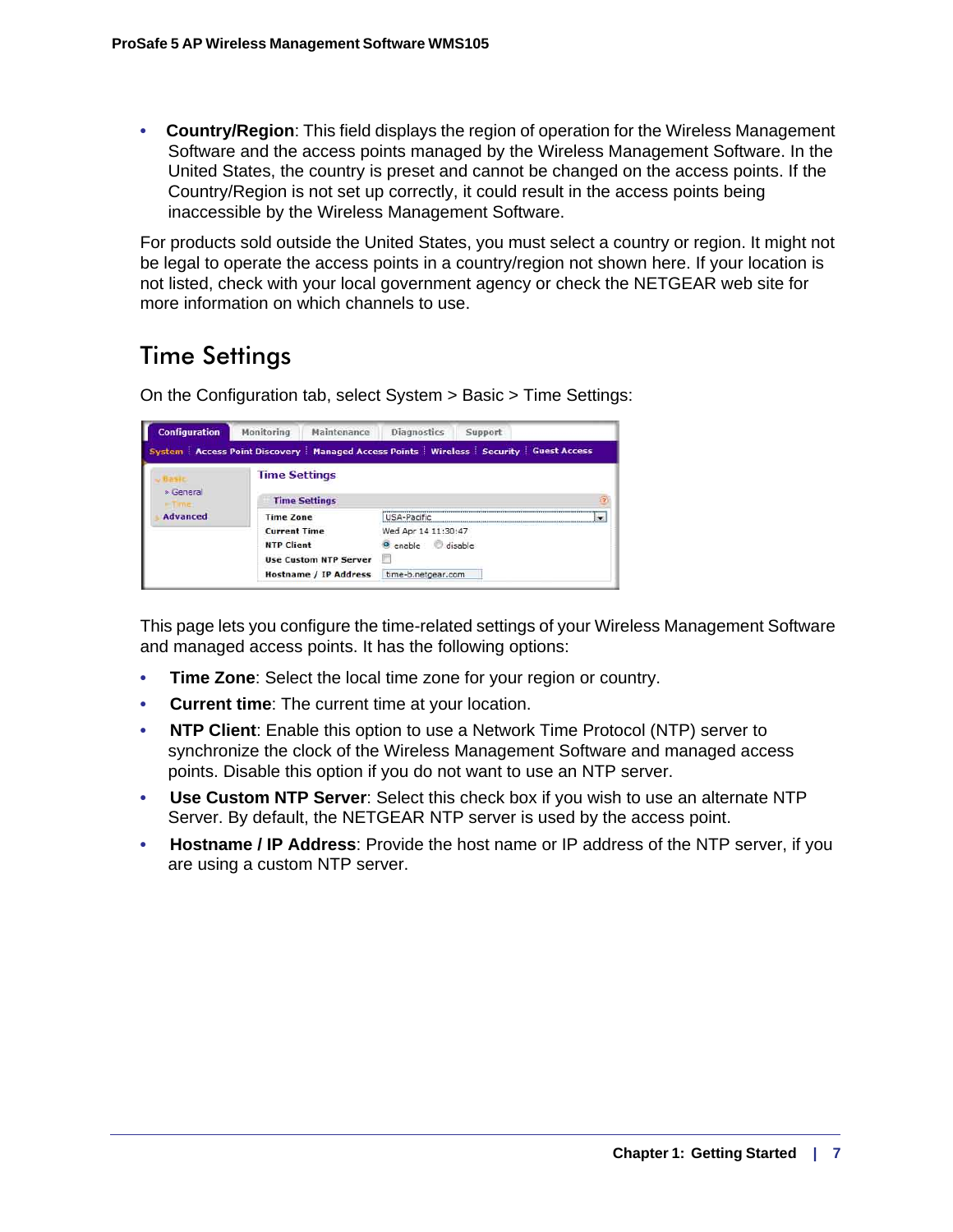### <span id="page-7-0"></span>Syslog Settings

<span id="page-7-1"></span>This page lets you configure the settings to connect to a Syslog server, if you have one configured in your network. Click the Config tab and select System > Advanced.

| <b>Configuration</b>                | Monitoring           | Maintenance                                                                                  | <b>Diagnostics</b> | Support |        | LOGOUT       |
|-------------------------------------|----------------------|----------------------------------------------------------------------------------------------|--------------------|---------|--------|--------------|
|                                     |                      | System   Access Point Discovery   Managed Access Points   Wireless   Security   Guest Access |                    |         |        |              |
| <b>Basic</b>                        |                      | <b>Syslog Settings</b>                                                                       |                    |         |        |              |
| Advanced<br>$\triangleright$ Syzion |                      | <b>Syslog Settings</b>                                                                       |                    |         | ⑨      |              |
| Discovery OUI                       | <b>Enable Syslog</b> |                                                                                              |                    |         |        |              |
|                                     |                      | <b>Syslog Server IP Address</b>                                                              |                    |         |        |              |
|                                     |                      | <b>Server Port Number</b>                                                                    |                    |         |        |              |
|                                     |                      |                                                                                              |                    |         |        |              |
|                                     |                      |                                                                                              |                    |         |        |              |
|                                     |                      |                                                                                              |                    |         |        |              |
|                                     |                      |                                                                                              |                    |         |        |              |
|                                     |                      |                                                                                              |                    |         | CANCEL | <b>APPLY</b> |

- **Enable Syslog**: Enable the Syslog settings, if you have a Syslog server on your network.
- **Syslog Server IP Address**: Enter the IP address to which the Wireless Management Software and managed access points send all SysLogs, if the SysLog option is enabled.
- **Server Port Number**: Enter the port number at which your Syslog server is configured to listen to requests. The default port number 514 is filled in when the syslog server is enabled.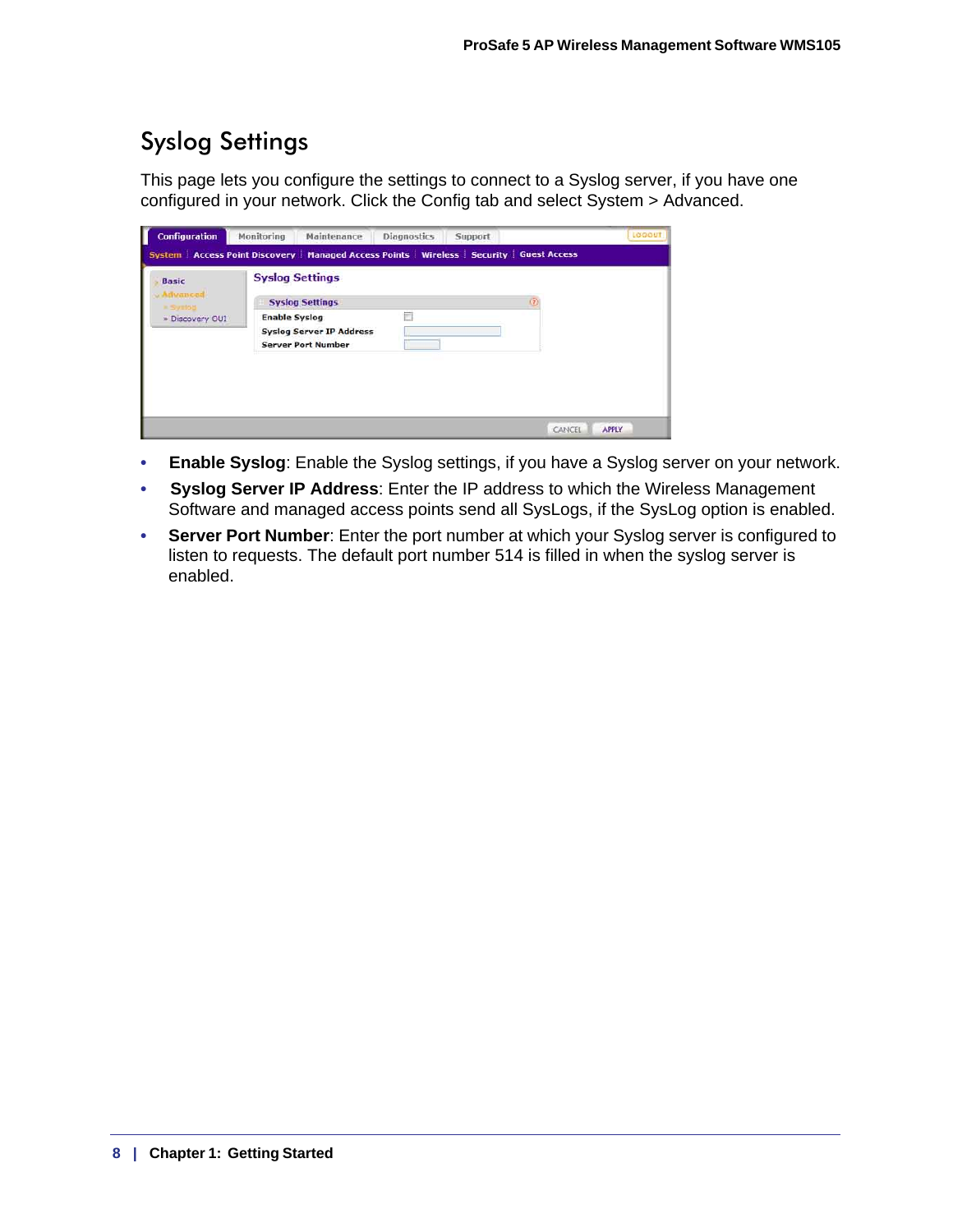## <span id="page-8-0"></span>Access Point Discovery **2**

You can discover supported NETGEAR access points on the LAN that can be managed by the Wireless Management Software. See [Appendix A](#page-36-2) for a list of compatible access points. The Wireless Management Software supports Auto Discovery and IP Discovery.

- <span id="page-8-2"></span>**• Auto Discovery**: Use this feature if the Wireless Management Software and all access points on the LAN are in the same IP subnet. This is a Layer 2 discovery method.
- **IP Discovery**: If the Wireless Management Software and access points use different IP subnets, you can use IP discovery to find the access points for each subnet (one subnet at a time). This is a Layer 3 discovery method.
	- **Note:** For discovery to work, each access point must have an IP address. If more than one access point has the same default IP address, then only one of them will be discovered with the model number at a time. You will have to add the access point to the managed list, change its IP address and then run discovery again to discover the next access point with the default IP.

### <span id="page-8-1"></span>Auto Discovery

<span id="page-8-3"></span>Use Auto Discovery if the Wireless Management Software and all access points on the LAN are in the same IP subnet. The process of Auto Discovery depends on how your access points are configured.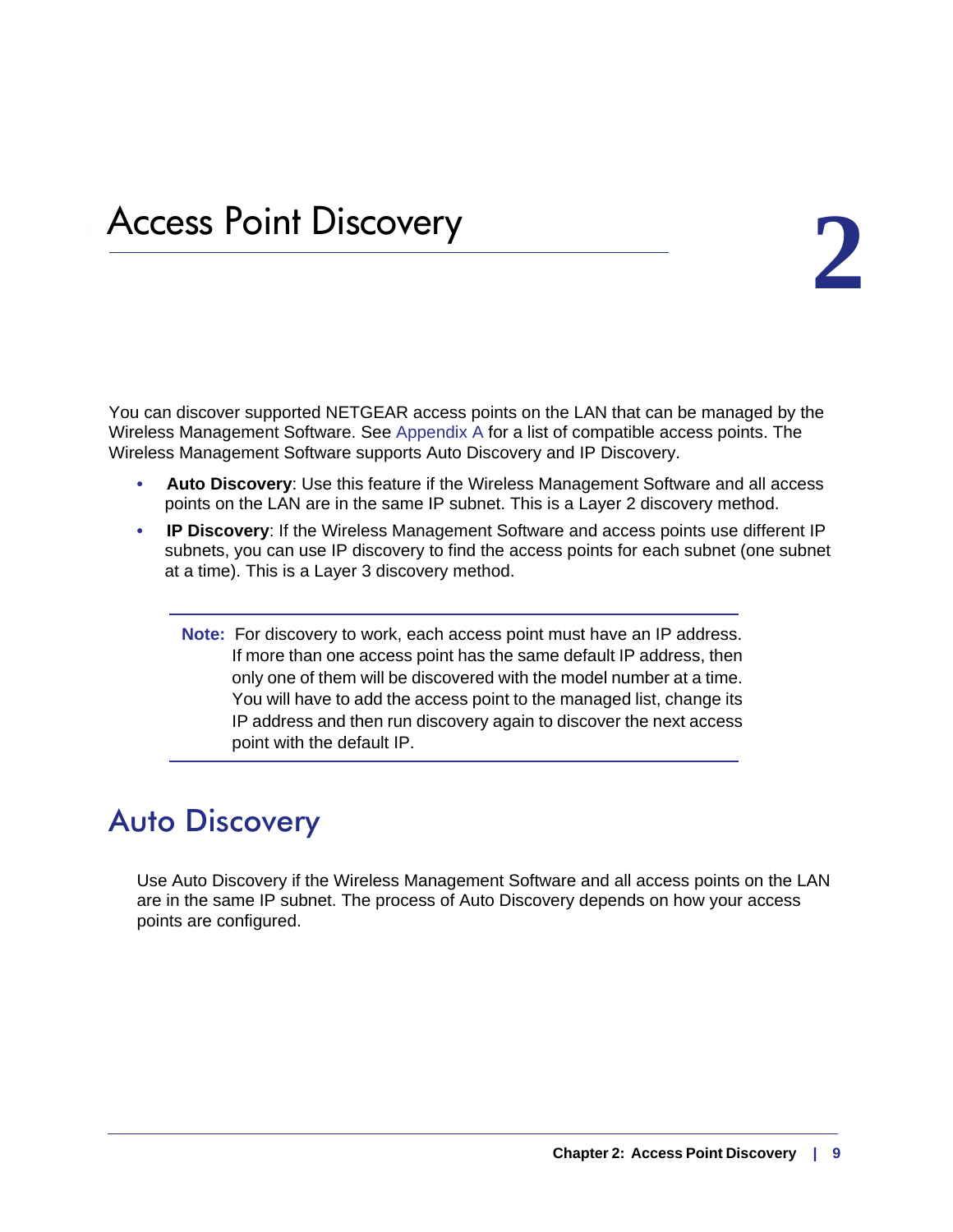### **To use Auto Discovery:**

**1.** On the Configuration tab select Access Point Discovery.

| <b>Discover Access</b><br>Point |   | <b>Access Point Discovery</b><br><b>Access Point Discovery</b><br><b>Auto Discovery</b> | <b>IP Discovery</b>                                               |                   | $\overline{a}$ |  |
|---------------------------------|---|-----------------------------------------------------------------------------------------|-------------------------------------------------------------------|-------------------|----------------|--|
|                                 |   | <b>Model</b><br>è۱                                                                      | <b>Search Unmanaged Access Points in local network</b><br>Ip<br>٠ | Mac               |                |  |
|                                 | г | <b>WN802Tv2</b>                                                                         | 192.168.0.233                                                     | 00:24:b2:4e:1b:f1 |                |  |
|                                 | г | WNDAP350                                                                                | 192.168.0.237                                                     | 00:26:f2:8b:1f:00 |                |  |
|                                 | г | WNAP210                                                                                 | 192.168.0.236                                                     | 00:24:b2:64:4d:b0 |                |  |
|                                 | г | <b>UNKNOWN</b>                                                                          | 192.168.0.1                                                       | 00:1b:2f:9f:bd:30 |                |  |
|                                 |   |                                                                                         |                                                                   |                   |                |  |

- **2.** Click **Search**.
	- The Wireless Management Software searches for NETGEAR products on the LAN based on MAC address, and identifies which are access points.
	- The access points located through discovery are displayed on the screen.
- **3.** Check the discovery results to make sure that all the access points are listed. See *["Discovery Results"](#page-10-0)* on page 11.
- **4.** Add the access points as described in *["Adding Access Points"](#page-11-0)* on page 12.

### <span id="page-9-1"></span><span id="page-9-0"></span>IP Discovery

Use IP discovery to discover access points in a different IP network than the Wireless Management Software. You can search for a maximum of 255 IP addresses at a time. NETGEAR recommends that you split up your search if you have access points in multiple networks.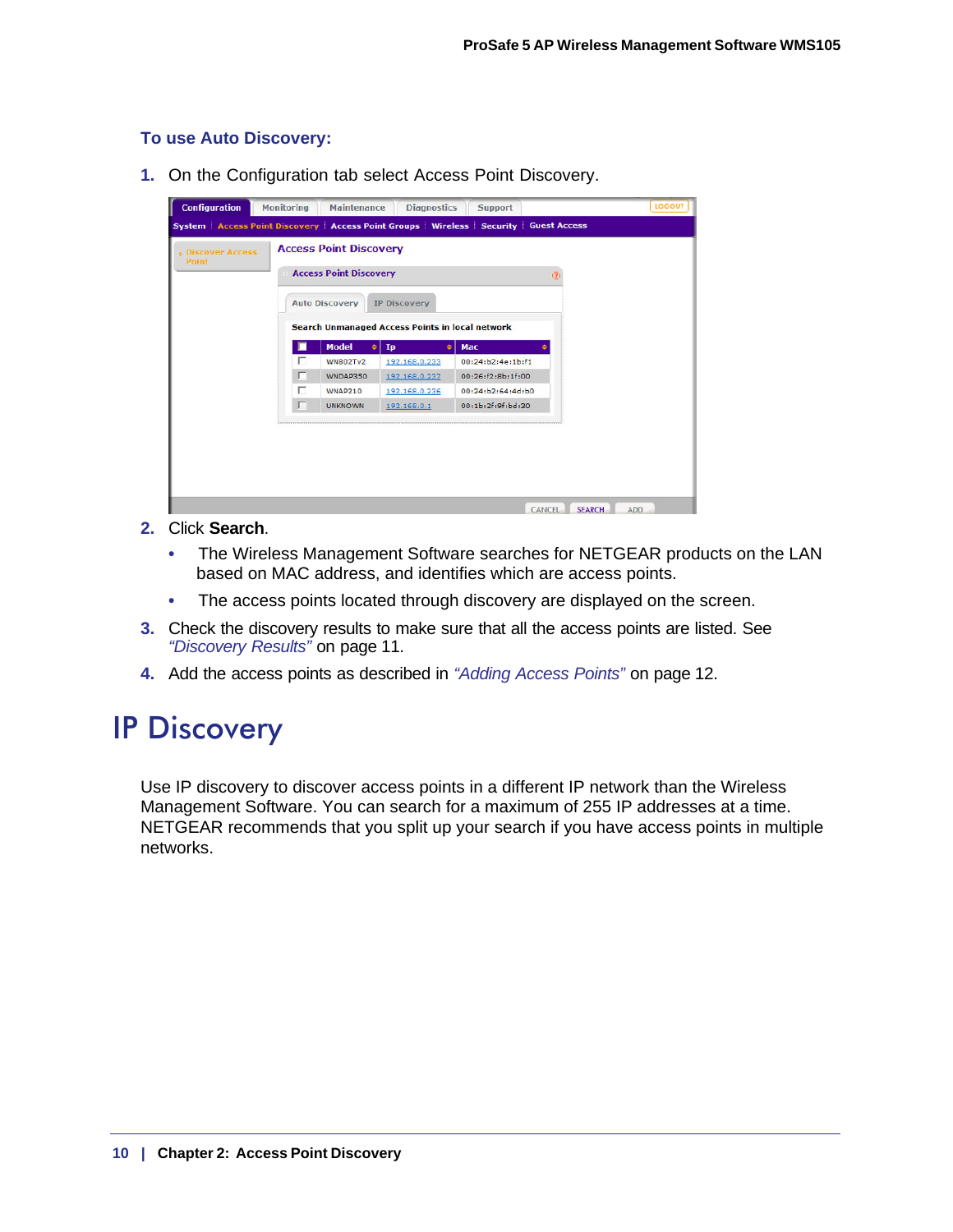### **To use IP Discovery:**

**1.** On the Configuration tab, select Access Point Discovery, and then click the IP Discovery tab:



- **2.** To specify the range of IP addresses, fill in the **Start IP** and **End IP** fields.
- **3.** Click Search.
	- The Wireless Management Software locates devices on the LAN within the range of IP addresses that you specified.
	- The devices are displayed in a list.
- **4.** Check the discovery results to make sure that all the access points are listed. See *["Discovery Results"](#page-10-0)* on page 11.
- **5.** Add the access points as described in *["Adding Access Points"](#page-11-0)* on page 12.

### <span id="page-10-1"></span><span id="page-10-0"></span>Discovery Results

The effectiveness of the discovery feature depends in part on how the access points on your LAN are set up. If each access point is configured with a unique IP address and is running current firmware, then discovery is usually simple.

If the discovery results are not what you expect, check the following:

- Access points already managed by the Wireless Management Software will not be shown in the discovery list.
- If two or more access points still have their factory default settings, their IP addresses might be identical. If this is the case, the Wireless Management Software discovers one of these access points. Add that access point, change its IP address, and then use discovery to find the next access point.
- If discovery results show unknown access points, it could be due to these reasons:
	- **-** The access point is running an older version of firmware. Upgrade firmware as needed so that discovery can locate the access point.
	- **-** The Wireless Management Software located a NETGEAR access point that is not supported or located a NETGEAR device that is not an access point.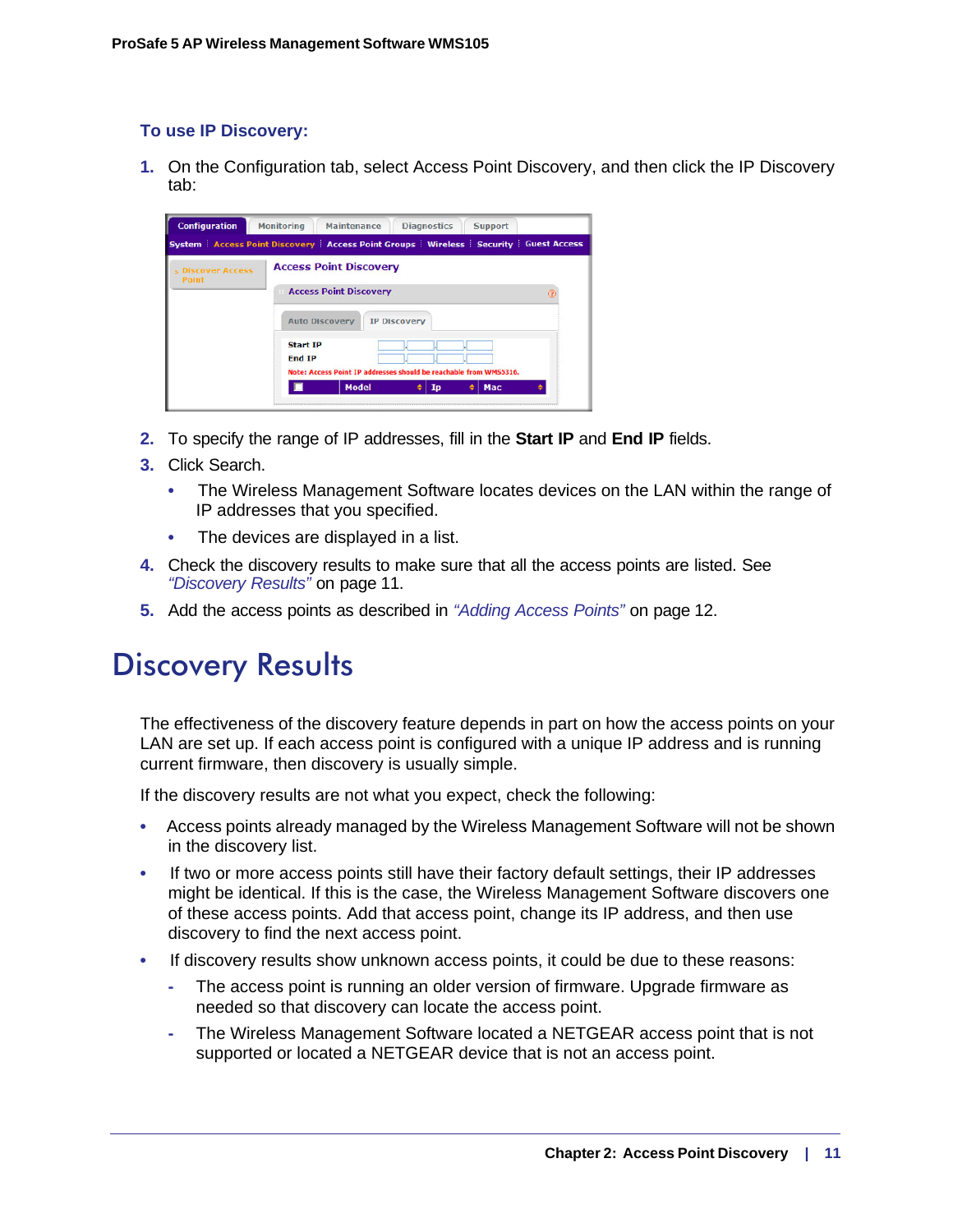For a list of compatible access point models and their supported firmware, see ["Access](#page-36-3)  [Point Supported Firmware Versions " in Appendix A.](#page-36-3)

**•** If a new NETGEAR access point is not discovered, it might have a MAC address that the Wireless Management Software does not recognize, though this is not common. See *["Using Discovery OUI"](#page-35-1)* on page 36.

### <span id="page-11-0"></span>Adding Access Points

After the Wireless Management Software discovers the access points, add them so they can be managed by the Wireless Management Software.

**1.** On the Access Point Discovery page, select the access point and click **Add**.

<span id="page-11-1"></span>

| <b>Configuration</b>            | <b>Monitoring</b> | <b>Maintenance</b>            | <b>Diagnostics</b>                                     | <b>Support</b>                                                                             |                                 | LOGOUT |
|---------------------------------|-------------------|-------------------------------|--------------------------------------------------------|--------------------------------------------------------------------------------------------|---------------------------------|--------|
|                                 |                   |                               |                                                        | System   Access Point Discovery   Access Point Groups   Wireless   Security   Guest Access |                                 |        |
| <b>Discover Access</b><br>Point |                   | <b>Access Point Discovery</b> |                                                        |                                                                                            |                                 |        |
|                                 |                   | <b>Access Point Discovery</b> |                                                        |                                                                                            | $\circ$                         |        |
|                                 |                   | <b>Auto Discovery</b>         | <b>IP Discovery</b>                                    |                                                                                            |                                 |        |
|                                 |                   |                               |                                                        |                                                                                            |                                 |        |
|                                 |                   |                               | <b>Search Unmanaged Access Points in local network</b> |                                                                                            |                                 |        |
|                                 |                   | <b>Model</b><br>٠             | Ip<br>٠                                                | Mac                                                                                        |                                 |        |
|                                 | г                 | <b>WN802Tv2</b>               | 192.168.0.233                                          | 00:24:b2:4e:1b:f1                                                                          |                                 |        |
|                                 | г                 | WNDAP350                      | 192.168.0.237                                          | 00:26:f2:8b:1f:00                                                                          |                                 |        |
|                                 | г                 | WNAP210                       | 192.168.0.236                                          | 00:24:b2:64:4d:b0                                                                          |                                 |        |
|                                 | г                 | <b>UNKNOWN</b>                | 192.168.0.1                                            | 00:1b:2f:9f:bd:30                                                                          |                                 |        |
|                                 |                   |                               |                                                        |                                                                                            |                                 |        |
|                                 |                   |                               |                                                        |                                                                                            |                                 |        |
|                                 |                   |                               |                                                        |                                                                                            |                                 |        |
|                                 |                   |                               |                                                        |                                                                                            |                                 |        |
|                                 |                   |                               |                                                        |                                                                                            |                                 |        |
|                                 |                   |                               |                                                        |                                                                                            | CANCEL<br><b>SEARCH</b><br>ADD. |        |
|                                 |                   |                               |                                                        |                                                                                            |                                 |        |

<span id="page-11-2"></span>**2.** Enter a password for the access point.

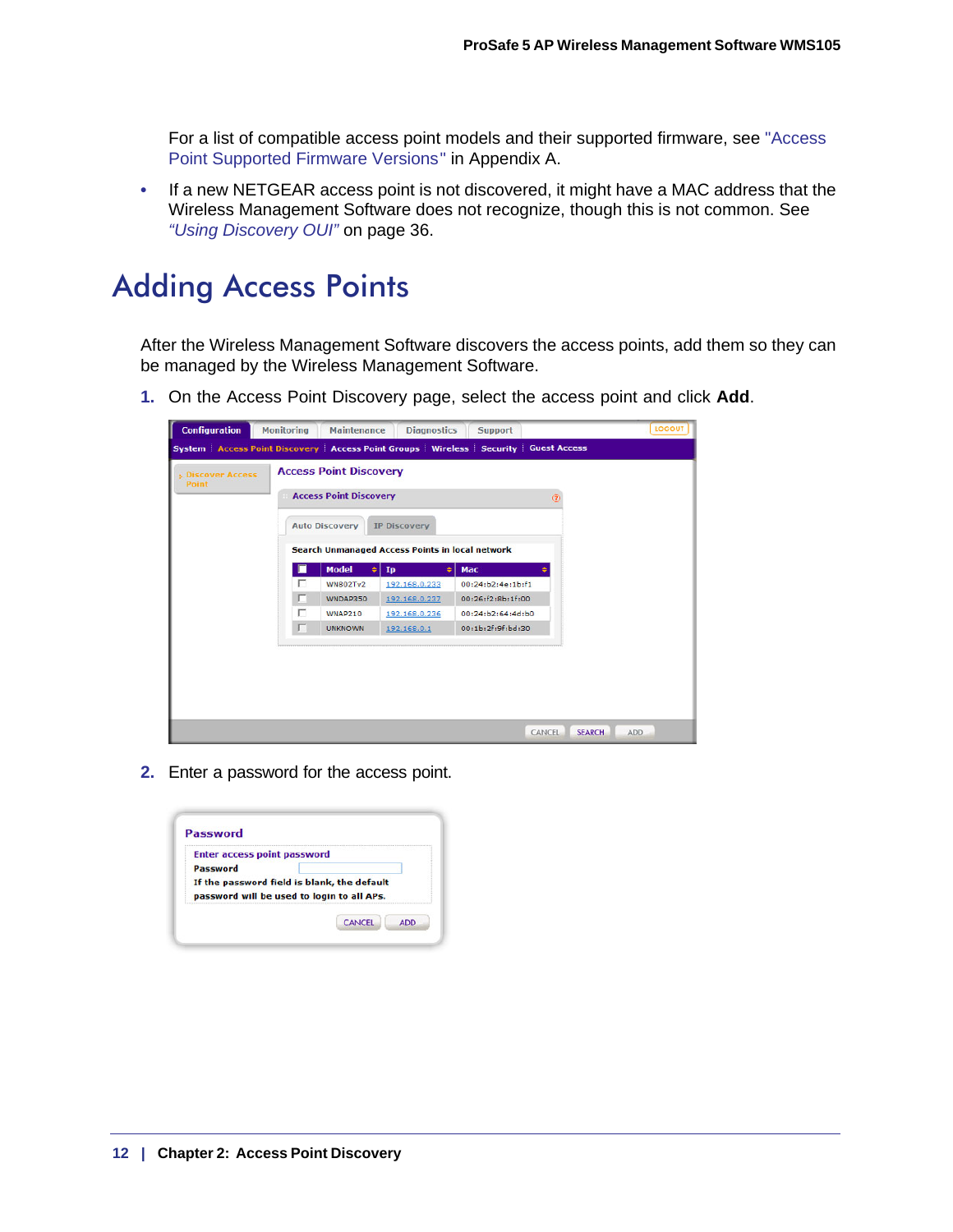<span id="page-12-0"></span>You can configure centralized RF management and specify wireless settings in the Basic RF Management page. If you use access point groups, you can use the Advanced Wireless Settings page to customize wireless settings for each group.

### <span id="page-12-1"></span>Configuring Centralized RF Management

<span id="page-12-2"></span>In this screen you can specify RF Management settings. RF Management, when run, optimizes the channel allocation for access points based on clients, user data traffic, and observed nearby RF environment of access points.

**1.** On the Configuration tab, select Wireless:

|                               | <b>System   Access Point Discovery  </b> | Managed Access Points   Wireless   Security                                                                                     |               |
|-------------------------------|------------------------------------------|---------------------------------------------------------------------------------------------------------------------------------|---------------|
| <b>Masic</b><br>R. Management | <b>RF Management</b>                     |                                                                                                                                 |               |
| » OoS Settings                | <b>Centralized RF Management</b>         |                                                                                                                                 | $\circled{2}$ |
| <b>Advanced</b>               | <b>Centralized RF Management</b>         | disable<br><b>O</b> enable                                                                                                      |               |
|                               | <b>Client aware RF Management</b>        | enable<br>o disable                                                                                                             |               |
|                               | <b>Usage aware RF Management</b>         | o disable<br>enable                                                                                                             |               |
|                               | <b>Run channel allocation at</b>         | $min: 0 -$<br>$hr: 0 -$                                                                                                         |               |
|                               | <b>Run channel allocation every</b>      | m<br>w<br>$\boldsymbol{J}$<br>$\overline{\mathsf{v}}$<br>$\overline{\mathcal{L}}$<br>V<br>$\sqrt{2}$<br>$\overline{\mathsf{v}}$ | s<br>V        |
|                               | <b>Run channel allocation now</b>        | <b>RUN NOW</b>                                                                                                                  |               |
|                               | <b>Custom RF Settings</b>                |                                                                                                                                 |               |
|                               | <b>Mode Setting</b>                      | Select n/g/b mode when supported $\bullet$                                                                                      |               |
|                               | 2.4Ghz or 5Ghz band selection            | Select 5Ghz only $\rightarrow$                                                                                                  |               |

- **2.** Specify the Centralized RF Management:
	- **Centralized RF Management**: Selected by default, this **Enable** radio button allows the Wireless Management Software to allocate access point channels based on the access point performance in the local environment. For example, if an access point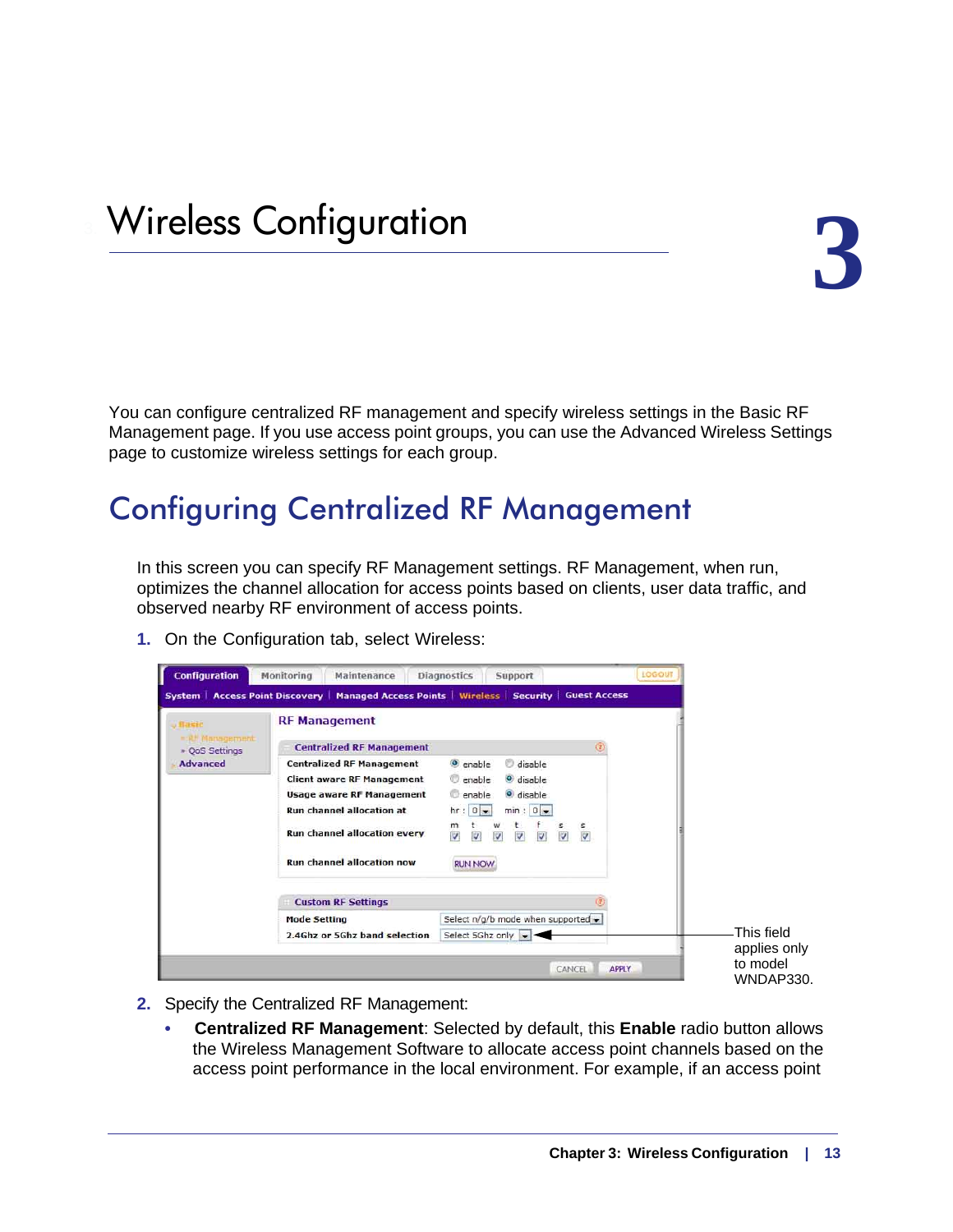experiences interference on a channel, the Wireless Management Software allocates a different channel to that access point.

- **Client aware RF Management**: If this **Enable** radio button is selected, the Wireless Management Software will not modify the channel for an access point with associated clients that would be impacted by the channel change. The Wireless Management Software will wait for the next scheduled channel allocation to adjust the channel.
- **Usage-aware RF Management**: If this **Enable** radio button is selected, the Wireless Management Software will not modify the channel for an access point that is switching more than 1Mbps of wireless data traffic.
- **Run Channel Allocation at**: Specify at what time of the day the channel allocation can modify access point RF configuration.
- **Run Channel Allocation every**: Specify weekly schedule for running channel allocation.
- **Run Channel Allocation now**: Press button to run channel allocation immediately.
- **3.** Enter the Custom RF Settings:
	- **Mode Settings**: Specify the radio mode preference to set on the access points.

Most access points are configured with the fastest mode by default. You can use the **Mode Settings** field to change this. For example, you could specify that an access point that supports wireless-n mode run in b/g mode in order to support clients that do not support wireless n technology.

**• 2.4GHz or 5GHz band selection**: This selection affects only dual band access points that can only be set to one band at a time such as the WNDAP330. You can use this field to specify which band the access point should use.

**Note:** For dual concurrent access points, both radio modes are enabled by default.

**4.** Click **Apply** so that your changes take effect.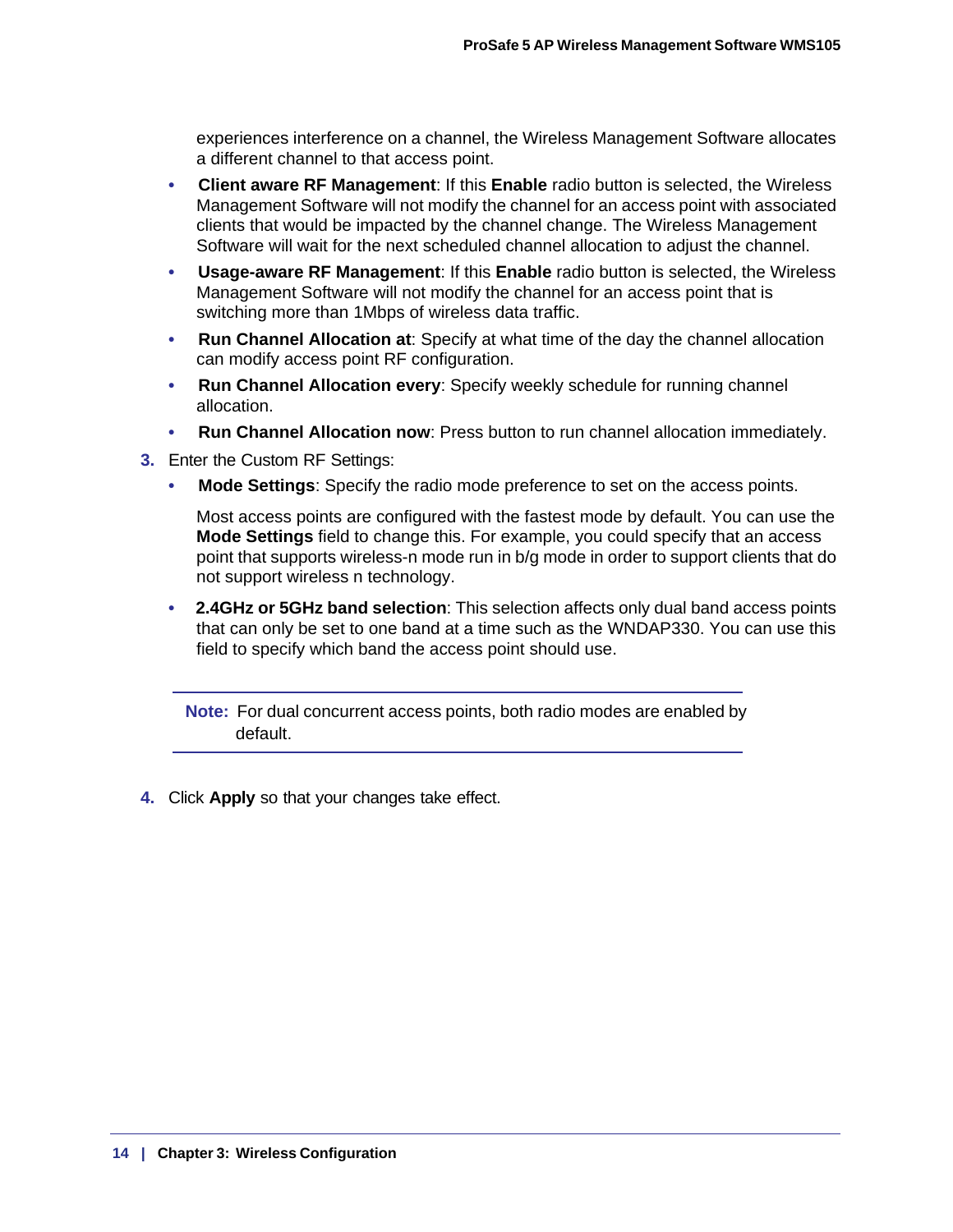### <span id="page-14-2"></span><span id="page-14-0"></span>Advanced Wireless Settings

This page is for advanced users who wish to control the WLAN settings of the access points manually. On the Configuration tab, select Wireless > Advanced.

| <b>Basic</b><br>Advanced | <b>Advanced Wireless Settings</b>                                          | Note: To configure advanced wireless parameters of the APs, you should disable Centralized RF Management |  |
|--------------------------|----------------------------------------------------------------------------|----------------------------------------------------------------------------------------------------------|--|
| » Winnless Settings      | from Basic --> RF Management page. For more details see Help on this page. |                                                                                                          |  |
|                          | <b>Advanced Wireless Settings</b>                                          |                                                                                                          |  |
|                          | 802.11a/na<br>802.11b/bg/ng                                                |                                                                                                          |  |
|                          | Turn Radio On                                                              | $\lceil v \rceil$                                                                                        |  |
|                          | <b>Wireless Mode</b>                                                       | 802.11ng                                                                                                 |  |
|                          | Data Rate                                                                  | Best                                                                                                     |  |
|                          | <b>Channel Width</b>                                                       | 40 MH <sub>2</sub>                                                                                       |  |
|                          | <b>Guard Interval</b>                                                      | $long - 800$ ns $\vee$                                                                                   |  |
|                          | <b>Output Power</b>                                                        | Full                                                                                                     |  |
|                          | RTS Threshold (0-2347)                                                     | 2347                                                                                                     |  |
|                          | Fragmentation Length (256-2346)                                            | 2346                                                                                                     |  |
|                          | Beacon Interval (100-1000)                                                 | 100                                                                                                      |  |
|                          | Aggregation Length (1024-65535)                                            | 65535                                                                                                    |  |
|                          | <b>AMPDII</b>                                                              | disable<br><sup>*</sup> enable                                                                           |  |
|                          | <b>RIFS Transmission</b>                                                   | disable<br>enable                                                                                        |  |
|                          | DTIM Interval (1-255)                                                      | $\overline{3}$                                                                                           |  |
|                          | <b>Preamble Type</b>                                                       | <sup>e</sup> Auto<br>Long                                                                                |  |
|                          | <b>Access Point Channel</b>                                                | <b>Access Point Wireless Mode</b>                                                                        |  |

### **To manually specify the WLAN parameters for access points:**

**1.** Disable the Central RF Management feature from the Basic > RF Management page.

This prevents the Wireless Management Software from automatically using RF management and adjusting power and channel settings for the access point group.

- **2.** Specify the settings in the Advanced Wireless Settings screen (see [Table 1\)](#page-14-1).
- **3.** Click **Apply** so that your changes take effect.

<span id="page-14-1"></span>

|  | <b>Table 1. Advanced Wireless Settings</b> |  |  |
|--|--------------------------------------------|--|--|
|--|--------------------------------------------|--|--|

| <b>Field or Setting</b> | <b>Description</b>                                                                                                                                                                                                                                                                                                                                                                                                                                                                                                                                                                                                                                                            |
|-------------------------|-------------------------------------------------------------------------------------------------------------------------------------------------------------------------------------------------------------------------------------------------------------------------------------------------------------------------------------------------------------------------------------------------------------------------------------------------------------------------------------------------------------------------------------------------------------------------------------------------------------------------------------------------------------------------------|
| Turn Radio On           | Disable this option to disable wireless access for the selected mode.<br>To disable all wireless access through this access point, you must<br>turn off the 802.11b/g/n, as well as the 802.11a/n radios.                                                                                                                                                                                                                                                                                                                                                                                                                                                                     |
| Wireless Mode           | Specify the wireless mode for the access points. Access points use<br>the mode enabled for the group, unless the access point does not<br>support the group setting. In that case, the access point uses the<br>mode providing highest performance.<br>• The default setting is 802.11ng mode.<br>. If you specify 802.11b or 802.11bg mode, both 802.11n- and<br>802.11g-compliant devices can be used with this access point.<br>However, 802.11b devices will not be able to connect.<br>• If you select this option and other settings on this screen are<br>disabled, then you must select the Turn Radio On radio button to<br>enable available options on this screen. |
| Data Rate               | Select the available transmit data rates of the wireless network.                                                                                                                                                                                                                                                                                                                                                                                                                                                                                                                                                                                                             |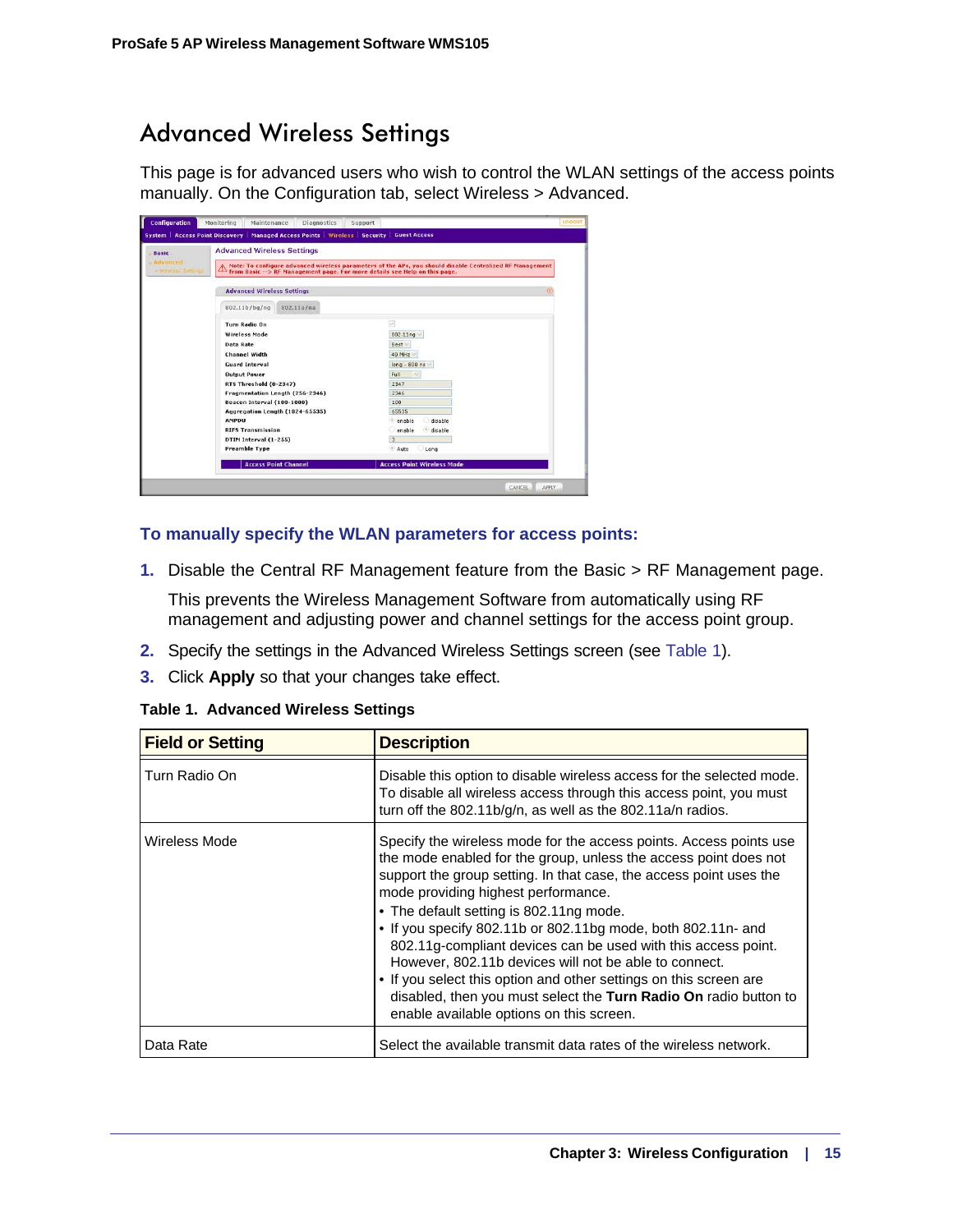| <b>Field or Setting</b>                       | <b>Description</b>                                                                                                                                                                                                                                                                                                                                                                                                                                                                            |
|-----------------------------------------------|-----------------------------------------------------------------------------------------------------------------------------------------------------------------------------------------------------------------------------------------------------------------------------------------------------------------------------------------------------------------------------------------------------------------------------------------------------------------------------------------------|
| Channel Width (11n only)                      | Select the available channel width of the access point. A wider<br>channel improves the performance, but some legacy devices can<br>only operate on either 20 MHz or 40 MHz.                                                                                                                                                                                                                                                                                                                  |
| Guard Interval (11n only)                     | Select the value that protects transmissions from interference. A<br>shorter guard interval improves performance, but some legacy<br>devices can only operate with a long guard interval.                                                                                                                                                                                                                                                                                                     |
| <b>Output Power</b>                           | Select the available transmit power of the access point. This option<br>sets the transmit signal strength of the access point. Increasing the<br>power improves performance, but if two or more access points are<br>operating in the same area, on the same channel, it can cause<br>interference.                                                                                                                                                                                           |
| RTS Threshold (0-2347)                        | The transmission mechanism (CSMA/CA or CSMA/CD) for the<br>packets. If the packet size is equal to or less than this threshold, the<br>data frame is transmitted immediately. However, if the packet size is<br>larger than the specified value, the transmitting station must send out<br>an Request to Send Threshold (RTS) packet to the receiving station,<br>and must wait for the receiving station to send back a CTS (Clear to<br>Send) packet before sending the actual packet data. |
| <b>Fragmentation Length</b><br>$(256 - 2346)$ | The maximum packet size used for fragmentation of data packets.<br>Packets larger than the specified fragmentation length are broken<br>into smaller packets before being transmitted. The fragmentation<br>length must be an even number.                                                                                                                                                                                                                                                    |
| Beacon Interval (100-1000)                    | The interval time for each beacon transmission that allows the<br>access point to synchronize the wireless network.                                                                                                                                                                                                                                                                                                                                                                           |
| Aggregation Length<br>(1024-65535, 11n only)  | The length that defines the maximum length of Aggregated MAC<br>Protocol Data Unit (AMPDU) packets. Larger aggregation lengths<br>might sometimes lead to better network performance. Aggregation is<br>a mechanism used to achieve higher throughput.                                                                                                                                                                                                                                        |
| AMPDU (11n only)                              | Allow the aggregation of several MAC frames into a single large<br>frame to achieve higher throughput. Enabling AMPDU might<br>sometimes lead to better network performance.                                                                                                                                                                                                                                                                                                                  |
| RIFS Transmission (11n only)                  | Enable Reduced Interframe Space (RIFS) option to allow<br>transmission of successive frames at different transmit powers.<br>Enabling RIFS might lead to better network performance.                                                                                                                                                                                                                                                                                                          |
| DTIM Interval (1 and 255)                     | Enter the desired DTIM or the data beacon rate. This indicates the<br>beacon delivery traffic indication message period in multiples of<br>beacon intervals.                                                                                                                                                                                                                                                                                                                                  |
| Preamble Type (11b/bg only)                   | A long transmit preamble might provide a more reliable connection or<br>a slightly longer range. A short transmit preamble gives better<br>performance. The Auto settings automatically handles both long and<br>short preambles. The default is Auto.                                                                                                                                                                                                                                        |

|  |  |  |  | Table 1. Advanced Wireless Settings (Continued) |  |
|--|--|--|--|-------------------------------------------------|--|
|--|--|--|--|-------------------------------------------------|--|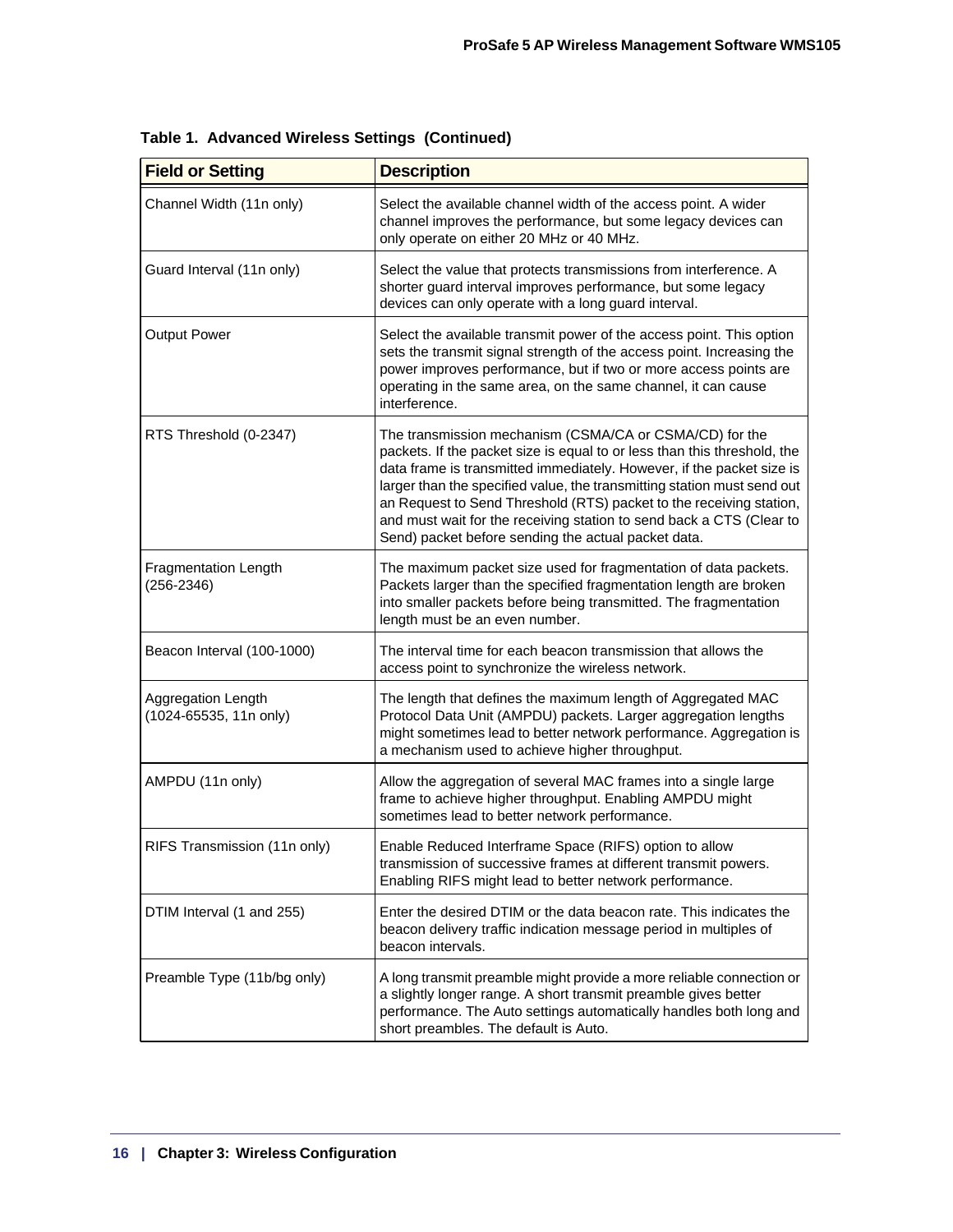### <span id="page-16-0"></span>Configuring QoS

<span id="page-16-2"></span>You can use QoS to enable WMM for both upstream traffic from the station to the access point and downstream traffic from the access point to the client station.You can use Basic QoS settings for access points or Advanced QoS Settings for access point groups These settings are applied only to NETGEAR ProSafe access points that support QoS.

WMM defines the following four queues in decreasing order of priority:

- **Voice**: The highest priority queue with minimum delay, which makes it ideal for applications like VOIP and streaming media.
- **Video**: The second highest priority queue with low delay is given to this queue. Video applications are routed to this queue.
- **Best Effort**: The medium priority queue with medium delay is given to this queue. Most standard IP applications will use this queue.
- **Background**: Low priority queue with high throughput. Applications, such as FTP, which are not time-sensitive but require high throughput can use this queue.

With WMM enabled, QoS prioritizes and coordinates wireless medium access. QoS settings on the access point control downstream traffic to client station (AP EDCA parameters) and the upstream traffic from the station to the access point (station EDCA parameters).

Disabling WMM deactivates QoS control of station EDCA parameters on upstream traffic flowing from the station to the access point. With WMM disabled, you can still set some parameters on the downstream traffic from the access point to the client station (AP EDCA parameters).

### <span id="page-16-3"></span><span id="page-16-1"></span>QoS for Managed Access Points

### **To specify QoS settings:**

**1.** On the Configuration tab select Wireless > Basic > QoS Settings:

| » RF Management<br>COOS Settings<br><b>Advanced</b> | <b>QoS Settings</b>  |                               |                     |         |  |
|-----------------------------------------------------|----------------------|-------------------------------|---------------------|---------|--|
|                                                     | <b>QoS Settings</b>  |                               |                     |         |  |
|                                                     | 802.11b/bg/ng        | 802.11a/na                    |                     |         |  |
|                                                     |                      | Enable Wi-Fi Multimedia (WMM) | <sup>o</sup> enable | disable |  |
|                                                     | <b>WMM Powersave</b> |                               | o enable            | disable |  |

- **2.** Select either the 802.11b/bg/ng or 802.11a/na tab.
- **3.** Select the **Enable Wi-Fi MultiMedia (WMM)** and **WMM Powersave** options.
- **4.** Click **Apply**.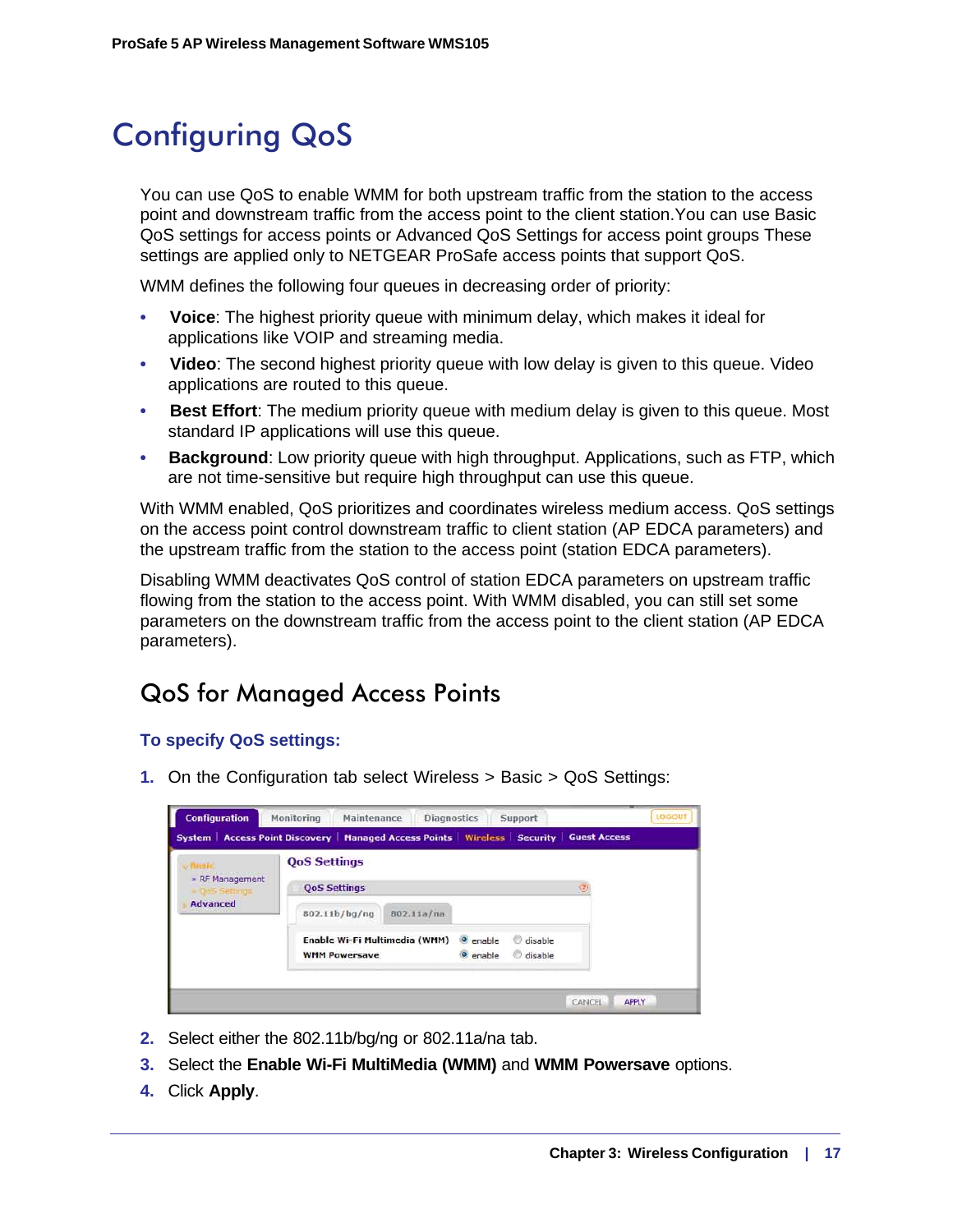

### <span id="page-17-1"></span><span id="page-17-0"></span>Security Profiles List

Details of each wireless network are contained in a security profile. This page lets you edit up to eight Security Profiles per managed access point, depending on the number of profiles each access point supports. Separate profiles are applied to 802.11 b/bg/ng and 802.11a/na mode radios.

### **To view or change security profiles:**

| <b>J</b> Blasic                                       |                  |                | <b>Security Profiles List</b>  |                  |              |                                     |             |
|-------------------------------------------------------|------------------|----------------|--------------------------------|------------------|--------------|-------------------------------------|-------------|
| <b>A</b> Profile Settings<br>» Rogue Access<br>Points |                  |                | <b>Basic Security Profiles</b> |                  |              |                                     | $\tilde{a}$ |
| $>$ Mac<br>Authentication                             |                  | 802.11b/bg/ng  |                                | 802.11a/na       |              |                                     |             |
| » Radius Server                                       | Edit             | $#$ $\diamond$ | <b>Name</b><br>÷               | <b>Ssid</b><br>٠ | $Vlan \div$  | Security type $\div$ $\blacksquare$ |             |
|                                                       | $_{\tiny \odot}$ | $\mathbf{1}$   | <b>NETGEAR</b>                 | NETGEAR_11g      | $\mathbf{1}$ | Open System                         | ☑           |
|                                                       | Ο                | $\bar{z}$      | NETGEAR-1                      | NETGEAR_11g-1    | $\perp$      | Open System                         | П           |
|                                                       | O                | з              | NETGEAR-2                      | NETGEAR 11g-2    | 1            | Open System                         | Е           |
|                                                       | $\circ$          | $\overline{4}$ | NETGEAR-3                      | NETGEAR 11g-3    | $\mathbf{1}$ | Open System                         | П           |
|                                                       | $\circ$          | 5              | NETGEAR-4                      | NETGEAR 11g-4    | $\mathbf{1}$ | Open System                         |             |
|                                                       | $\circ$          | 6              | NETGEAR-5                      | NETGEAR 11g-5    | $\mathbf{1}$ | Open System                         | Е           |
|                                                       | O                | 7              | NETGEAR-6                      | NETGEAR_11g-6    | $\mathbf{1}$ | Open System                         |             |
|                                                       | $\Omega$         | 8              | NETGEAR-7                      | NETGEAR 11g-7    | $\mathbf{1}$ | Open System                         | п           |

**1.** On the Configuration tab, select Security > Basic > Profile Settings.

- **2.** Each Security Profile specifies:
	- **Name**: The unique Profile name, up to 31 alphanumeric characters.
	- **SSID:** The SSID associated with this profile.
	- **VLAN**: The VLAN ID associated with this security profile.
	- **Security**: The security standard, such as WPA-PSK, associated with the profile.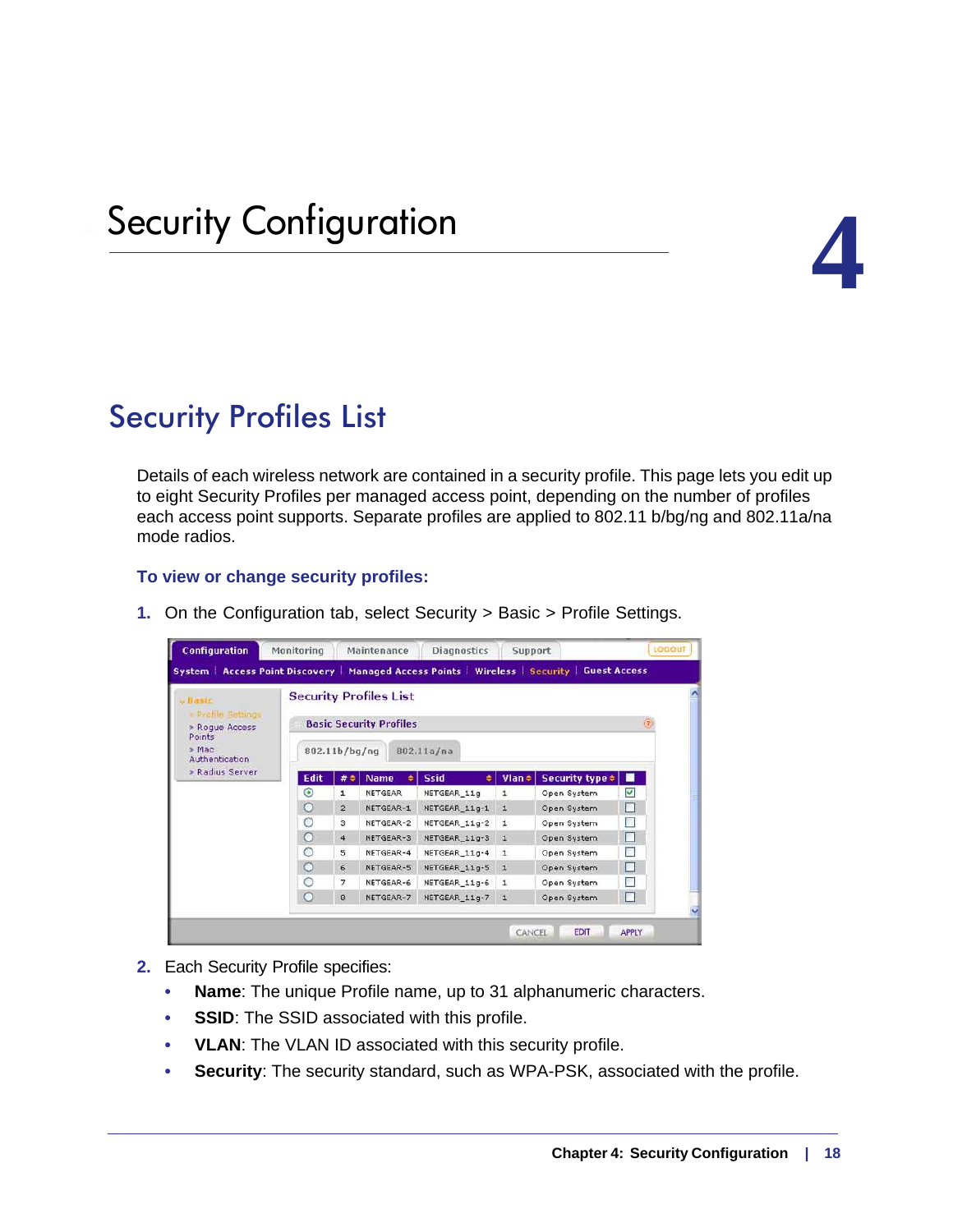- **3.** Select the **Enable** checkbox to enable (or disable) the corresponding profile.
- **4.** To change the settings of a security profile, select the profile and click the **Edit** button.

### <span id="page-18-1"></span><span id="page-18-0"></span>Editing a Security Profile

This lets you change the Security Profile settings of the profile that you selected on the Profile Settings page.

| <b>Configuration</b>                                                                                     | Monitoring<br>Maintenance                                                                           | <i><b>LOGOUT</b></i><br><b>Diagnostics</b><br>Support                                      |
|----------------------------------------------------------------------------------------------------------|-----------------------------------------------------------------------------------------------------|--------------------------------------------------------------------------------------------|
|                                                                                                          |                                                                                                     | System Access Point Discovery   Managed Access Points   Wireless   Security   Guest Access |
| Busic                                                                                                    | <b>Edit Security Profile</b>                                                                        |                                                                                            |
| <b>Frufile Settings</b><br>Roque Access<br>Points<br>$>$ Mac<br><b>Authentication</b><br>» Radius Server | <b>Profile Definition</b>                                                                           |                                                                                            |
|                                                                                                          | <b>Name</b><br><b>Wireless Network Name (SSID)</b><br><b>Broadcast Wireless Network Name (SSID)</b> | <b>NETGEAR</b><br>NETGEAR 11g<br>O Yes<br>$\Box$ No.                                       |
|                                                                                                          | <b>Authentication Settings</b>                                                                      |                                                                                            |
|                                                                                                          | <b>Network Authentication</b>                                                                       | Open System<br>$\cdot$                                                                     |
|                                                                                                          | <b>Data Encryption</b><br><b>Wireless Client Security Separation</b><br><b>VLAN</b>                 | None<br>$\sim$<br>Disable -<br>1                                                           |

- **Name**: A unique name for the Security Profile, up to 32 alphanumeric characters. Use meaningful names instead of the default names. The default profile names are Profile1, Profile2, and so on.
- **Wireless Network Name (SSID)**: The name of the wireless network associated with this profile.
- **Broadcast Wireless Network Name (SSID)**: Enabled by default. If set to **Yes**, the SSID is broadcast. If you disable broadcast of the SSID, only devices that have the correct SSID can connect to the access point.
- **Network Authentication**: The authentication type to be used. See [Table 2 on page 20](#page-19-1).
- **Data Encryption**: The data encryption type to be used. The options available for data encryption depend on the Network Authentication settings. See [Table 2 on page 20.](#page-19-1)
- **Wireless Client Security Separation**: If enabled, the associated wireless clients will not be able to communicate with each other. This feature is intended for hot spots and other public access situations.
- **VLAN**: The default VLAN ID to be associated with this security profile. This must match the VLAN ID used by other network devices.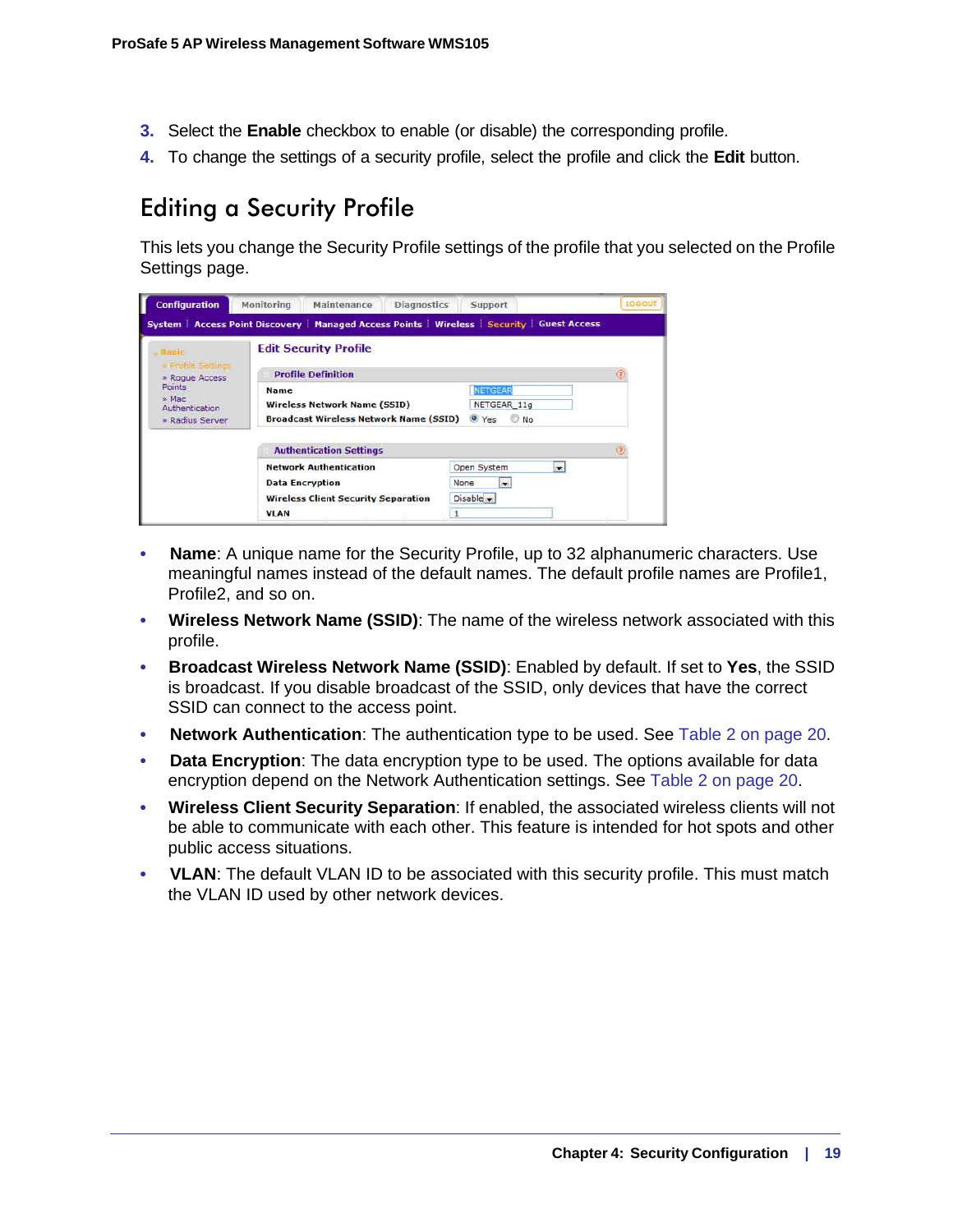The following table shows the data encryption options based on network authentication.

| <b>Network Authentication</b>                                      | <b>Data Encryption</b>                                                                                                                                                                                                                                           | <b>Description</b>                                                                                                                                                                                                                                            |
|--------------------------------------------------------------------|------------------------------------------------------------------------------------------------------------------------------------------------------------------------------------------------------------------------------------------------------------------|---------------------------------------------------------------------------------------------------------------------------------------------------------------------------------------------------------------------------------------------------------------|
| Open                                                               | None<br><b>WEP</b>                                                                                                                                                                                                                                               | No encryption.                                                                                                                                                                                                                                                |
| Shared Key                                                         | <b>WEP</b>                                                                                                                                                                                                                                                       | 64-bit WEP encryption uses 40/64<br>$\bullet$<br>bit encryption.<br>128-bit WEP encryption uses<br>104/128 bit encryption.<br>152-bit WEP is a proprietary mode<br>$\bullet$<br>that will only work with other<br>wireless devices that support this<br>mode. |
| Legacy 802.1x<br><b>WPA with RADIUS</b><br><b>WPA2 with RADIUS</b> | Select the WPA2 option only if all<br>clients support WPA2. If selected,<br>you must use AES.<br>WPA/WPA2 with RADIUS allows<br>$\bullet$<br>clients to use either WPA (with<br>TKIP) or WPA2 (with AES). If<br>selected, you must use TKIP +<br>AES encryption. | All require RADIUS configurations.                                                                                                                                                                                                                            |
| <b>WPA-PSK</b><br>WPA2-PSK                                         | TKIP or TKIP +AES and a WPA<br>passphrase (network key)                                                                                                                                                                                                          | Standard encryption method for WPA2.                                                                                                                                                                                                                          |
| WPA2-PSK                                                           | AES and TKIP + AES                                                                                                                                                                                                                                               | Some clients might support AES with<br>WPA, but this is not supported by this<br>access point.                                                                                                                                                                |
| WPA and WPA2                                                       | TKIP + AES encryption and enter the<br>WPA passphrase (network key).                                                                                                                                                                                             | Clients can use either WPA (with TKIP)<br>or WPA2 (with AES).                                                                                                                                                                                                 |
| WPA-PSK/WPA2-PSK                                                   | $TKIP + AE$                                                                                                                                                                                                                                                      | Broadcast packets use TKIP. For<br>unicast (point-to-point) transmissions,<br>and WPA clients use TKIP, and WPA2<br>clients use AES.                                                                                                                          |

<span id="page-19-1"></span>**Table 2. Network Authentication and Data Encryption** 

### <span id="page-19-2"></span><span id="page-19-0"></span>Rogue Access Points

Unidentified access points that use the SSID of a legitimate network can present a serious security threat. Rogue Access Point Detection is enabled by default on managed access points. To detect rogue access points, the Wireless Management Software or access point scans the wireless environment on all available channels, looking for unidentified access points.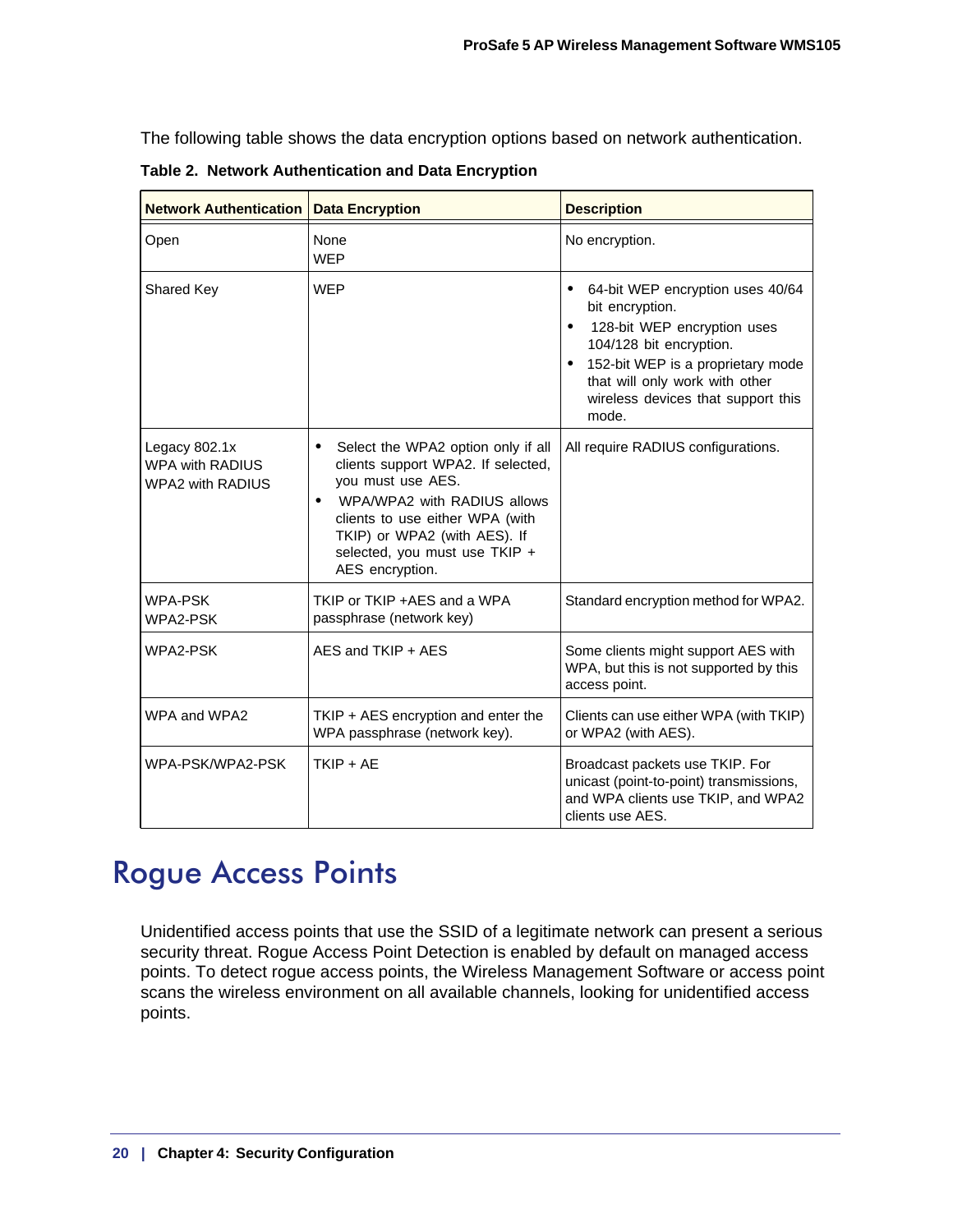**1.** On the Configuration tab select Security > Basic > Rogue Access Points:

| <b>Sunte</b>                                | <b>Roque Access Point</b>                                                                                |                                         |     |
|---------------------------------------------|----------------------------------------------------------------------------------------------------------|-----------------------------------------|-----|
| - Profile Settings<br><b>ISBUILE Access</b> | <b>Roque Access Point</b>                                                                                |                                         | 125 |
| $-Mac$<br>Authentication                    | 802.11a/na<br>802.11b/bq/nq                                                                              |                                         |     |
| Radius Server                               | <b>Import AP List from a file</b>                                                                        | Merge -<br>Browse                       |     |
|                                             | <b>Known AP List</b>                                                                                     | <b>Unknown AP List</b><br><b>DELETE</b> |     |
|                                             | $\bullet$ Ssid $\bullet$ Channel $\circ$<br><b>Mac address</b><br>00:22:3f:d8:bc:91<br>00:22:3fre2:16:68 | Mac address o Ssid o Channel o<br>퉈     |     |
|                                             | 00:26:f2:4e:59:68<br>ш<br>00:24:52:61:33:00                                                              | - MOVE                                  |     |
|                                             | 00:1b:2f:8d:a3:1c                                                                                        |                                         |     |

The Wireless Management Software can support up to 512 total rouge access points from the Known and Unknown lists combined.

- **2.** Enter the following information:
	- **Import AP List from a file**. This field allows you to import a list of approved access points from a saved file. This file must be a simple text file with one MAC address per line.
	- **Merge**. The current list is maintained and the access points in the imported list is added to the approved list and the Known AP List.
	- **Known AP List**. Approved access points. To remove an access point from this list, select its checkbox and click **Delete**.
	- **Unknown AP List**. Detected unidentified access points.
- **3.** Adjust the Known AP List.
	- You can click **Refresh** to scan for other access points in the vicinity whose details are not in the Known AP List. If such access points are found, they are added to this list.
	- To move an access point from the Unknown AP list to the Known AP list, select its checkbox and click **Move**.
- **4.** When you are finished making changes, click **Apply**.

### <span id="page-20-1"></span><span id="page-20-0"></span>MAC Authentication

This lets you block the network access privilege of the specified stations with the Wireless Management Software-managed access point. The settings are applied only to managed NETGEAR ProSafe access points.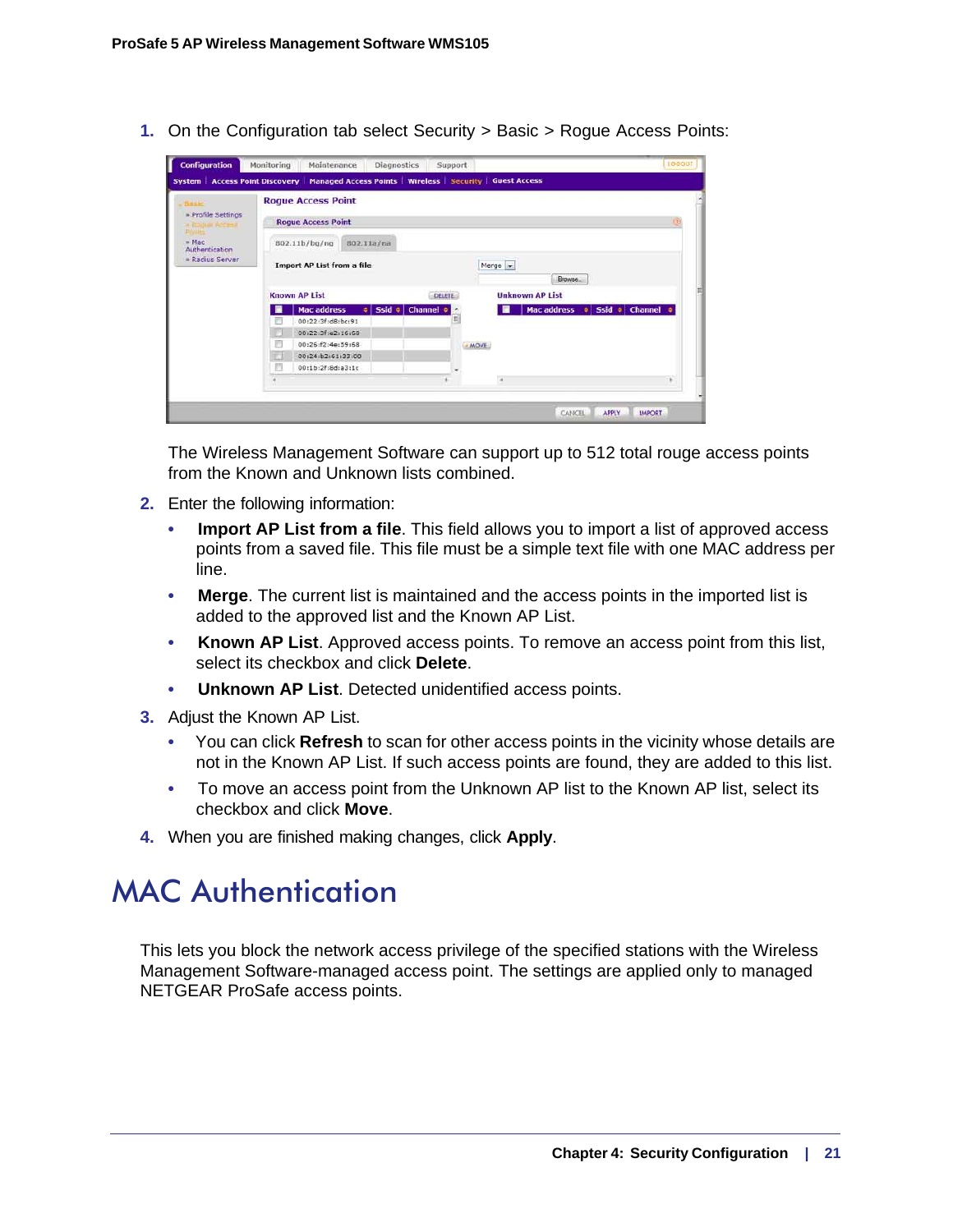### **To set up MAC Authentication:**

**1.** On the Configuration tab, select Security > Basic > MAC Authentication:

| <b>Configuration</b>                                          | Monitoring<br>Diagnostics<br>Maintenance                                                     | Support     |                                                          | LOODUT                 |  |  |  |
|---------------------------------------------------------------|----------------------------------------------------------------------------------------------|-------------|----------------------------------------------------------|------------------------|--|--|--|
|                                                               | System   Access Point Discovery   Managed Access Points   Wireless   Security   Guest Access |             |                                                          |                        |  |  |  |
| - Profile Settings<br>Rogue Access<br>Points<br>Radius Server | <b>MAC Authentication</b><br><b>MAC Authentication</b><br>802.11a/na<br>802.11b/bg/ng        |             |                                                          |                        |  |  |  |
|                                                               | <b>Turn Access Control On</b><br>Location                                                    |             | Local MAC Address Database<br>H.                         |                        |  |  |  |
|                                                               | <b>Trusted Wireless Stations</b><br><b>Mac address</b>                                       | DELETE ADD  | <b>Available Wireless Stations</b><br><b>Mac address</b> |                        |  |  |  |
|                                                               |                                                                                              | <b>MOVE</b> |                                                          |                        |  |  |  |
|                                                               | ×                                                                                            |             |                                                          |                        |  |  |  |
|                                                               |                                                                                              |             |                                                          | <b>APPLY</b><br>CANCEL |  |  |  |

A maximum of 512 MAC addresses can be supported.

- **2.** Select the **Apply to all groups** checkbox to apply the settings to all managed access points regardless of group.
- **3.** Select the **Turn Access Control On** checkbox if you want the access point to interact only with stations present in the Trusted Wireless Stations table. This provides an additional layer of security.
- **4.** Select one of the following databases:
	- **Local MAC Address Database**: The access point uses the local MAC address table for access control.
	- **Remote MAC Address Database**: The access point uses the MAC address table on an external Radius server on the LAN for access control.
- **5.** Make sure the correct wireless stations are in the Trusted Wireless Stations list. If you are using access control, only these stations are allowed access to the network through this access point.
	- To remove a wireless station from this table, click **Delete**.
	- To add a wireless station to this table, enter a MAC address and click **Add**.
	- To move a wireless station from the Available Wireless Stations list to the Trusted Wireless Stations list, select it, and click **Move**.
- **6.** Click **Apply** so that your changes take effect.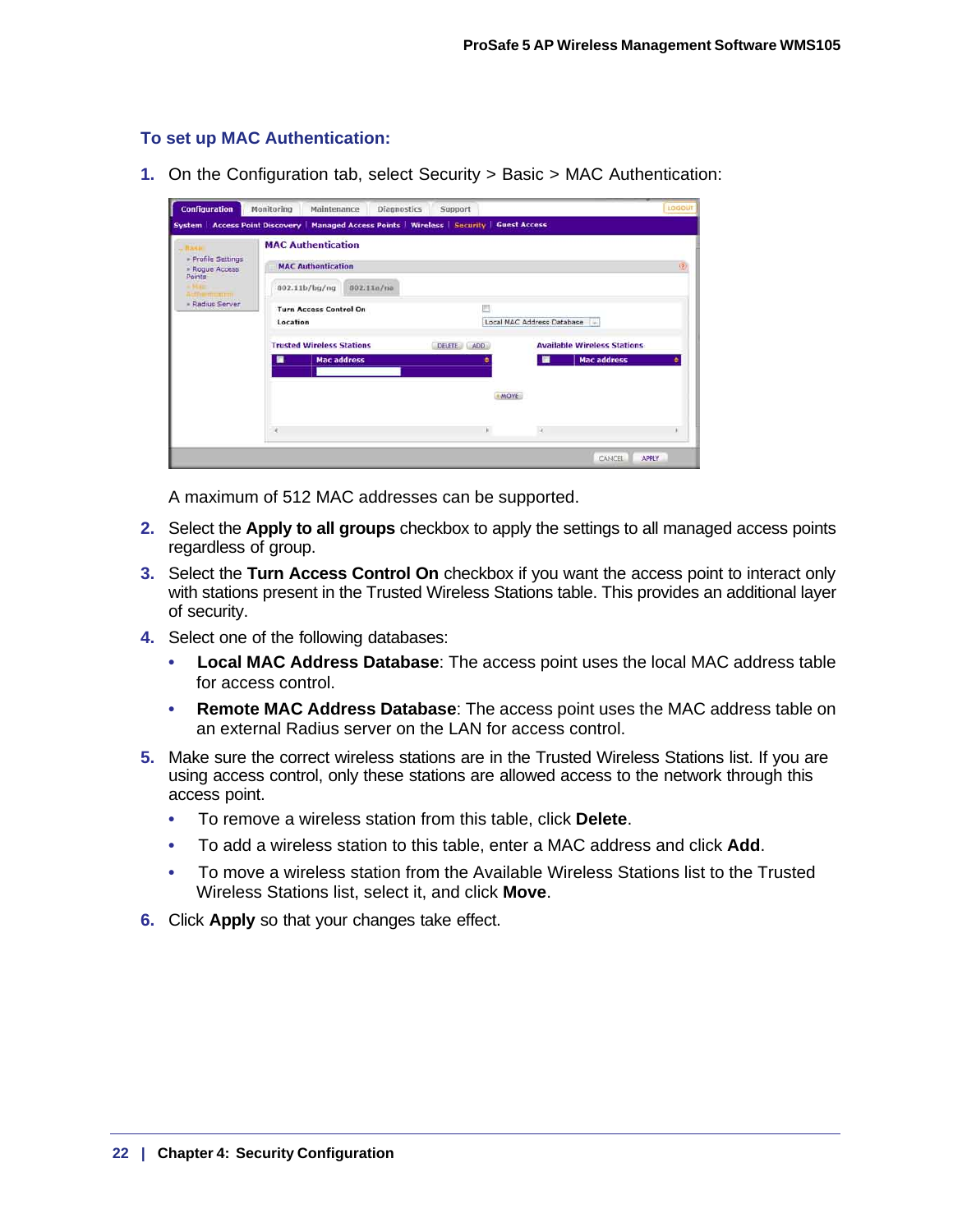### <span id="page-22-0"></span>Radius Server Settings

<span id="page-22-1"></span>If you are using a Radius server in your network for authentication, you must configure Radius settings. You can configure four types of servers:

- **Primary Authentication Server:** The main Radius server used for authentication.
- **Secondary Authentication Server**: A Secondary Authentication Server can be configured for use if the Primary Authentication Server fails or is unreachable.
- **Primary Accounting Server**: This server is used for accounting on the network.
- **Secondary Accounting Server**: A Secondary Accounting Server can be configured to use if the Primary Authentication Server fails or is unreachable.

### **To configure Radius Server Settings:**

**1.** Click the Configuration tab and select Security > Basic > Radius Server Settings:

| <b>System   Access Point Discovery</b> | <b>Managed Access Points   Wireless   Security  </b>           |                   |      | <b>Guest Access</b> |                      |
|----------------------------------------|----------------------------------------------------------------|-------------------|------|---------------------|----------------------|
| <b>Jiash</b><br>Profile Settings       | <b>Radius Server Settings</b><br><b>Radius Server Settings</b> |                   |      |                     |                      |
| Rogue Access<br>Points                 |                                                                | <b>IP Address</b> |      | Port                | <b>Shared Secret</b> |
| Mac<br>Authentication                  | <b>Primary Authentication Server</b>                           |                   |      | 1812                |                      |
| <b>I ReJul Sarver</b>                  | <b>Secondary Authentication Server</b>                         |                   |      | 1812                |                      |
|                                        | <b>Primary Accounting Server</b>                               |                   |      | 1813                |                      |
|                                        | <b>Secondary Accounting Server</b>                             |                   |      | 1813                |                      |
|                                        | <b>Authentication Settings</b>                                 |                   |      |                     |                      |
|                                        | <b>Reauthentication Time (Seconds)</b>                         |                   | 3600 |                     |                      |
|                                        | Update Global Key Every (Seconds)                              |                   | 1800 |                     |                      |

The primary server is used by default. If it fails, the secondary server is used, if configured.

- **2.** Fill in the **IP Address**, **Port**, and **Shared Secret** fields for each Radius server.
	- The IP Address, Port, and Shared Secret information is required to communicate with the Radius server.
	- The Shared Secret is shared between the wireless access point and the Radius server while authenticating the wireless client.
- **3.** Enter the Authentication Settings.
	- **Re-authentication Time (Seconds)**: This is the time interval in seconds after which the supplicant will be authenticated again with the RADIUS server. The default interval is 3600 seconds.
	- **Update Global Key Every (Seconds)**: Enable this option to have the Global Key changed according to the time interval specified. If enabled, enter the desired time interval. The default is enable, and the default interval is 1800 Seconds.
- **4.** Click **Apply** so that your changes take effect.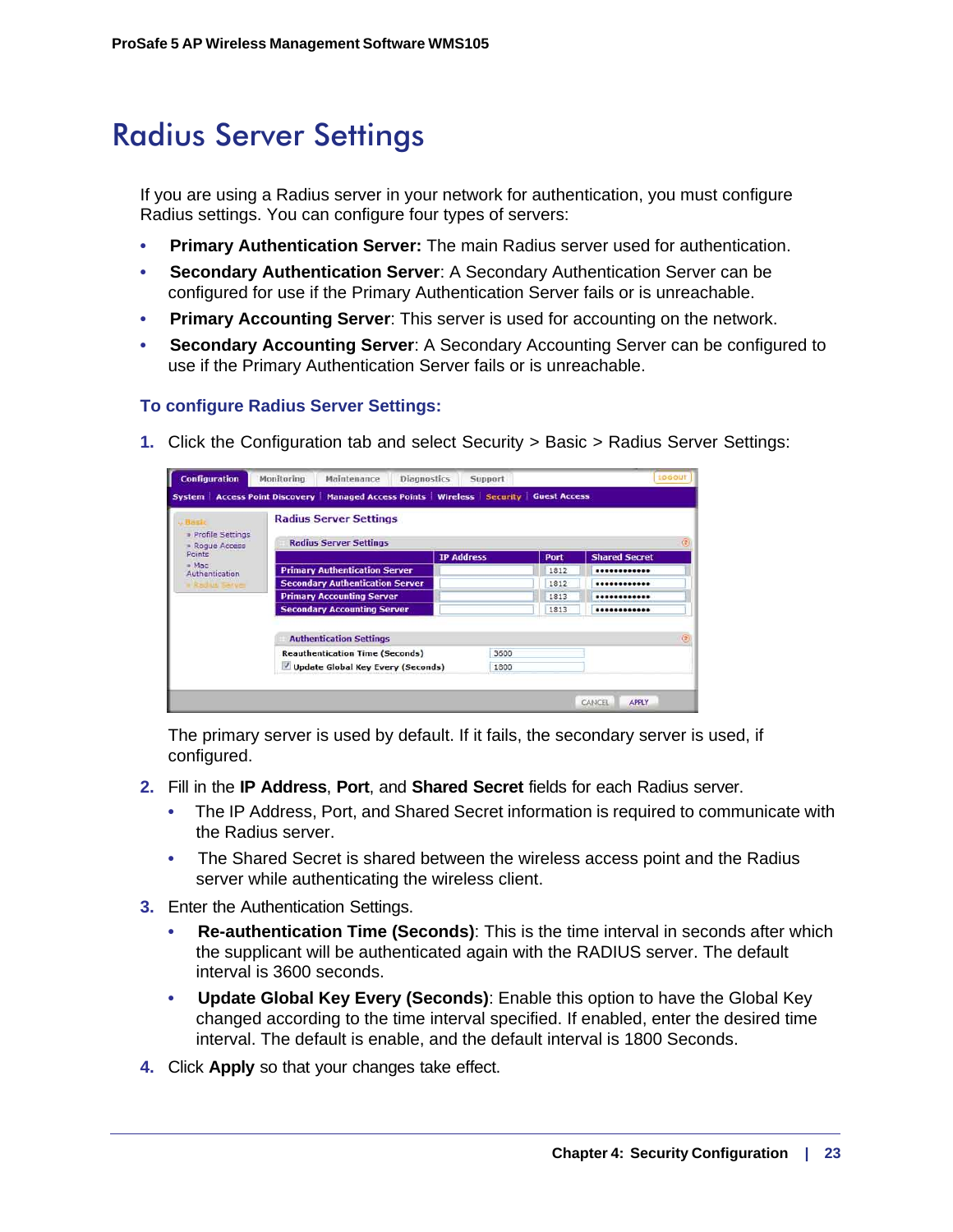### <span id="page-23-0"></span>Configuring Guest Access

<span id="page-23-1"></span>Guest access settings are useful when you are configuring a public access point. The guest access feature is not a captive portal. You can use guest access to:

- Redirect the user to a guest portal that you specify.
- Allow users to see a splash screen from the wi-fi provider or ask users to enter simple information such as an email address.

### **To set up guest access:**

**1.** On the Configuration tab, select Guest Access > Config:

| <b>Configuration</b> | Monitoring                    | Maintenance         | <b>Diagnostics</b> | Support                                                                                      | <b>LOGOUT</b> |
|----------------------|-------------------------------|---------------------|--------------------|----------------------------------------------------------------------------------------------|---------------|
|                      |                               |                     |                    | System   Access Point Discovery   Managed Access Points   Wireless   Security   Guest Access |               |
| - Config             | <b>Guest Access</b>           |                     |                    |                                                                                              |               |
|                      |                               | <b>Guest Access</b> |                    |                                                                                              |               |
|                      | Enable<br><b>Redirect URL</b> |                     |                    | http://192.168.0.250/gu                                                                      |               |
|                      |                               |                     |                    |                                                                                              |               |
|                      |                               |                     |                    | <b>CANCEL</b>                                                                                | <b>APPLY</b>  |

- **2.** Specify the following settings:
	- **Enable**: Enable this if you want all HTTP (TCP, port 80) requests to be routed to the URL you specify in the next field.
	- **Redirect URL**: Enter the URL of the Web server that you want all HTTP requests to be redirected to.
- **3.** Click **Apply** so that your changes take effect.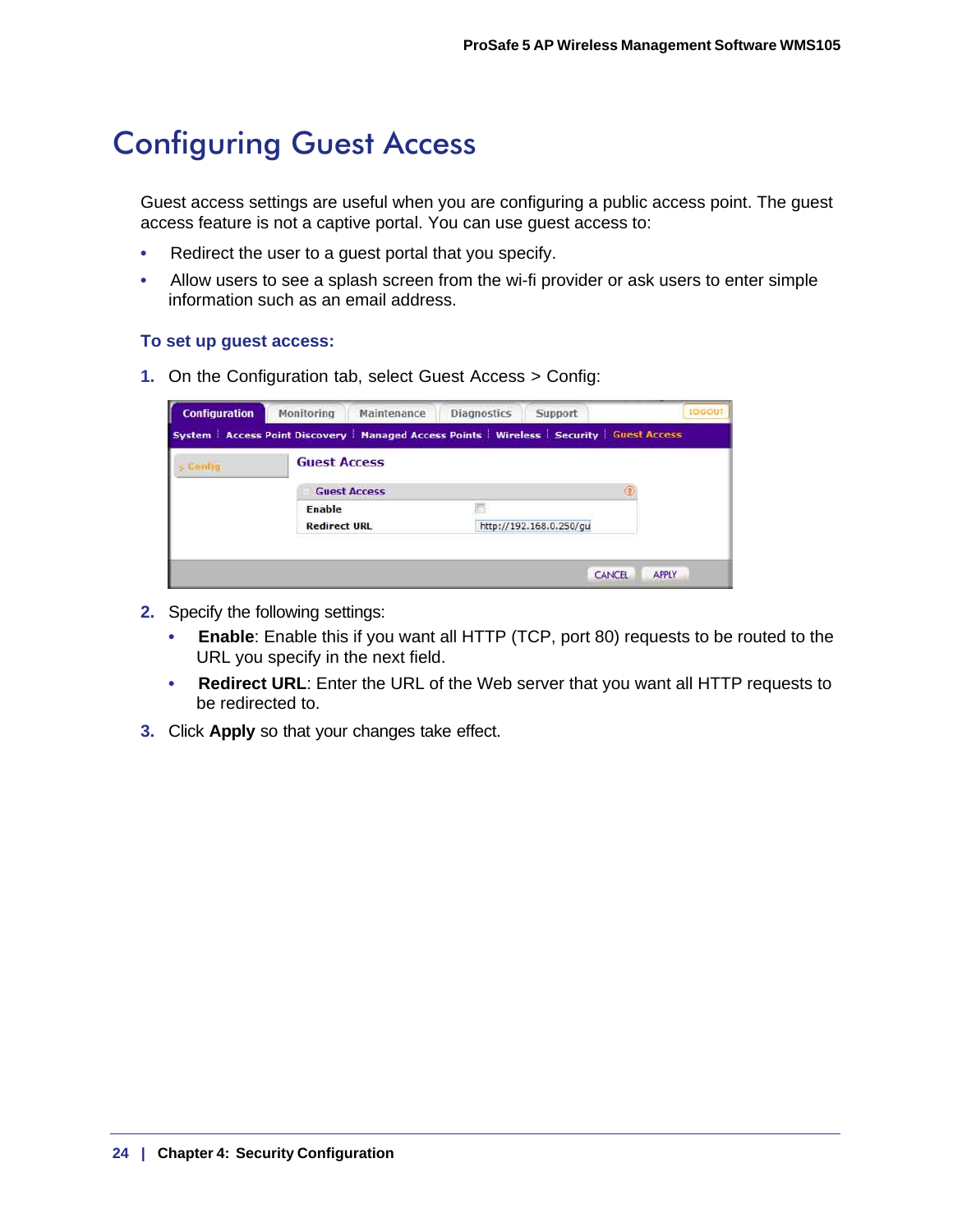# <span id="page-24-0"></span>5. Monitoring **5**

### <span id="page-24-1"></span>Summary

<span id="page-24-4"></span>The Monitoring Summary screen displays a read-only summary of the current managed access point status, rogue access points detected, current wireless stations connected, Wireless Management Software system Information and network usage. Clicking on the individual windows will lead to a new screen showing greater detail.

| <b>Nasic</b>    | <b>Monitoring Summary</b>            |                                               |                                      |                          |                                 |                                                                           |                            |                         |  |  |  |
|-----------------|--------------------------------------|-----------------------------------------------|--------------------------------------|--------------------------|---------------------------------|---------------------------------------------------------------------------|----------------------------|-------------------------|--|--|--|
| <b>Advanced</b> | <b>Access Point Summary</b>          |                                               | <b>Wireless Stations</b><br>$\sigma$ |                          |                                 | <b>WMS105 Software Information</b>                                        | 伤                          |                         |  |  |  |
|                 | Down<br>Critical<br>Major<br>Healthy | <b>Total Configured 3</b><br>з<br>ò<br>ò<br>ò | open<br>wep<br>wpa<br>wpa2           | ũ<br>ō<br>ŭ<br>ö         |                                 | <b>Current Release Version 1.0.9 Beta</b><br><b>Current Build Version</b> | 348                        |                         |  |  |  |
|                 |                                      | <b>Access Point Status</b>                    |                                      |                          |                                 |                                                                           |                            | (T)                     |  |  |  |
|                 | $Status =$<br>down                   | <b>Access point</b><br>٠<br>WN802Tv2-c0a800   | IP Address =<br>192.168.0.223        | Model<br><b>WN802Tv2</b> | Bg channel $\approx$<br>$-16A-$ | A channel =<br>$-MA-$                                                     | <b>Bg clients =  </b><br>ō | A clients $\doteq$<br>a |  |  |  |
|                 | down                                 | netgear644DB8                                 | 192,168,0,236                        | WNAP210                  | $-NA-$                          | $-MA-$                                                                    | $\alpha$                   | $\circ$                 |  |  |  |
|                 | down                                 | netgear613628                                 | 192.168.0.237                        | WNDAP350                 | +NA-                            | $-14A-$                                                                   | $\circ$                    | o                       |  |  |  |

### <span id="page-24-3"></span><span id="page-24-2"></span>Access Point Summary

This section displays the status of managed access points.

- **Total Configured**: Total number of managed access points.
- **Down**: Number of managed access points that cannot be pinged.
- **Critical**: The Wireless Management Software can ping these managed access points, but either cannot log in or has detected that the device is different from the one that was configured.
- **Major**: Number of managed access points whose configuration differs from the one set on the Wireless Management Software. This is most likely due to an access point running old firmware or because the Wireless Management Software did configuration changes when the access point was down or offline.
- **Healthy:** Managed access points running properly.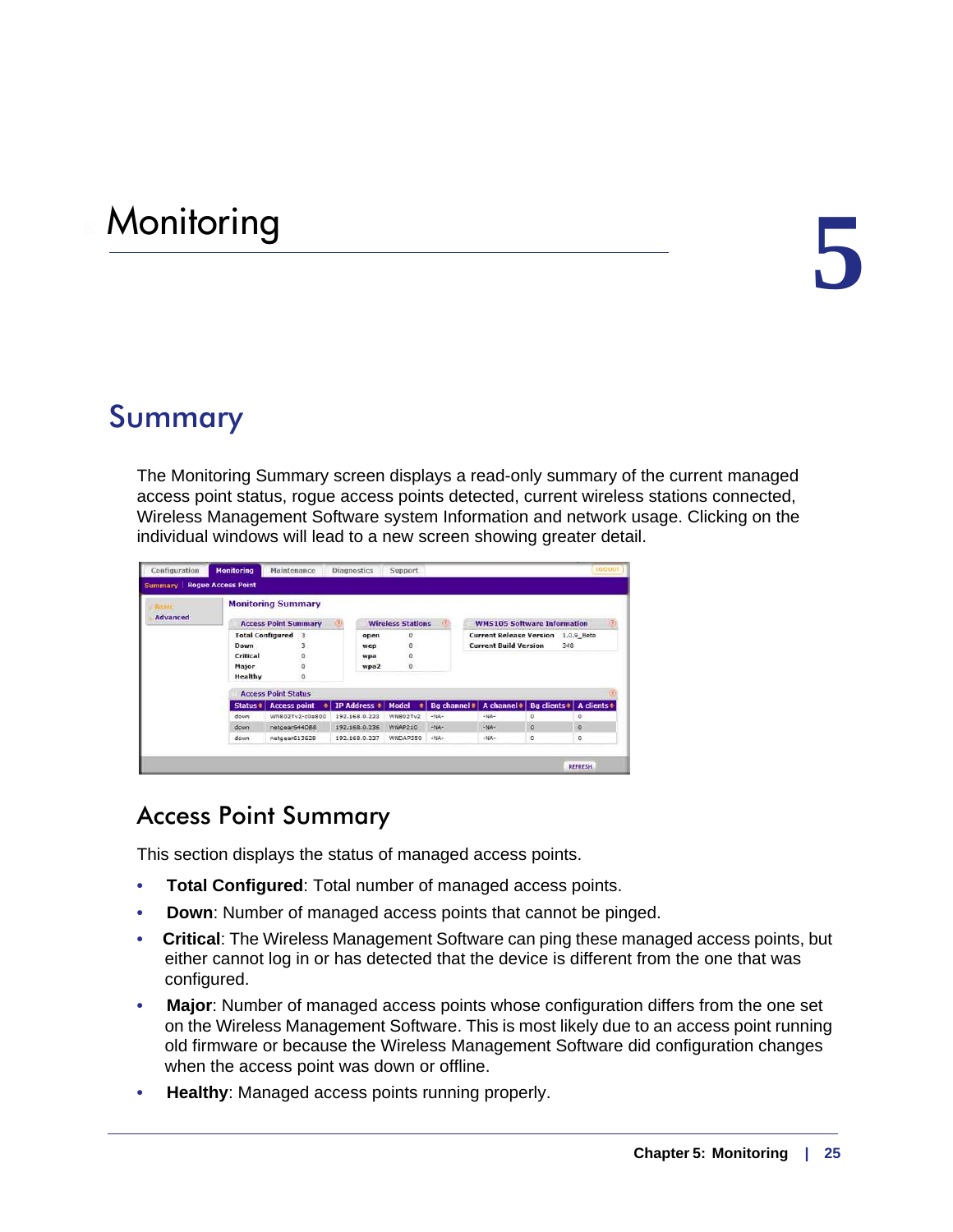### <span id="page-25-2"></span><span id="page-25-0"></span>Wireless Stations

This section displays the count of the wireless stations currently associated with managed access points.

- **open**: Wireless stations connected to managed access points using security profiles configured with open mode.
- **wep**: Wireless stations connected to managed access points using security profiles configured with WEP.
- **wpa**: Wireless stations connected to managed access points using security profiles configured with WPA security.
- **wpa2**: Wireless stations connected to managed access points using security profiles configured with WPA2 security.

### <span id="page-25-3"></span><span id="page-25-1"></span>Access Point Status

On the Monitoring tab select Summary > Advanced > Access Point Status:

| <b>Access Point Status</b> |                    |                                                                                                                        |               |          |      |          |   |    |  |  |  |
|----------------------------|--------------------|------------------------------------------------------------------------------------------------------------------------|---------------|----------|------|----------|---|----|--|--|--|
|                            |                    | Status =   Group =   Access point =   Ip address =   Model =   Bg channel =   A channel =   Bg clients =   A clients = |               |          |      |          |   |    |  |  |  |
| healthy                    | basic              | netgear4E18F1                                                                                                          | 192.168.0.233 | WN802Tv2 | 11   | $-14A -$ |   |    |  |  |  |
| healthy                    | basic <sup>'</sup> | natgaar881F08                                                                                                          | 192.168.0.237 | WNDAP350 | - 11 | 157      | ю | σ. |  |  |  |
| healthy                    | basic              | netgear644DBB                                                                                                          | 192.168.0.236 | WNAP210  | s.   | $-MA -$  | o | Ō  |  |  |  |

The access point status screen displays a read-only status summary of managed access points. Each access point entry specifies:

- **Status**: Access point connection and configuration status.
- **Access Point**: Netbios name of the access point.
- **IP address**: Management IP address used by the Wireless Management Software to connect to the access point.
- **Model**: The access point model.
- **B/G channel**: The b/g/n mode channel configured on the access point
- **A channel**: The a/n mode channel configured for the access point.
- **B/G clients**: The number of client stations connected to the access point using the 2.4GHz channel
- **A clients**: The number of client stations connected to the access point using the 5GHz channel.

Click **Refresh** to update the displayed status of access points. Click **Details** to display detailed status of specific managed access points.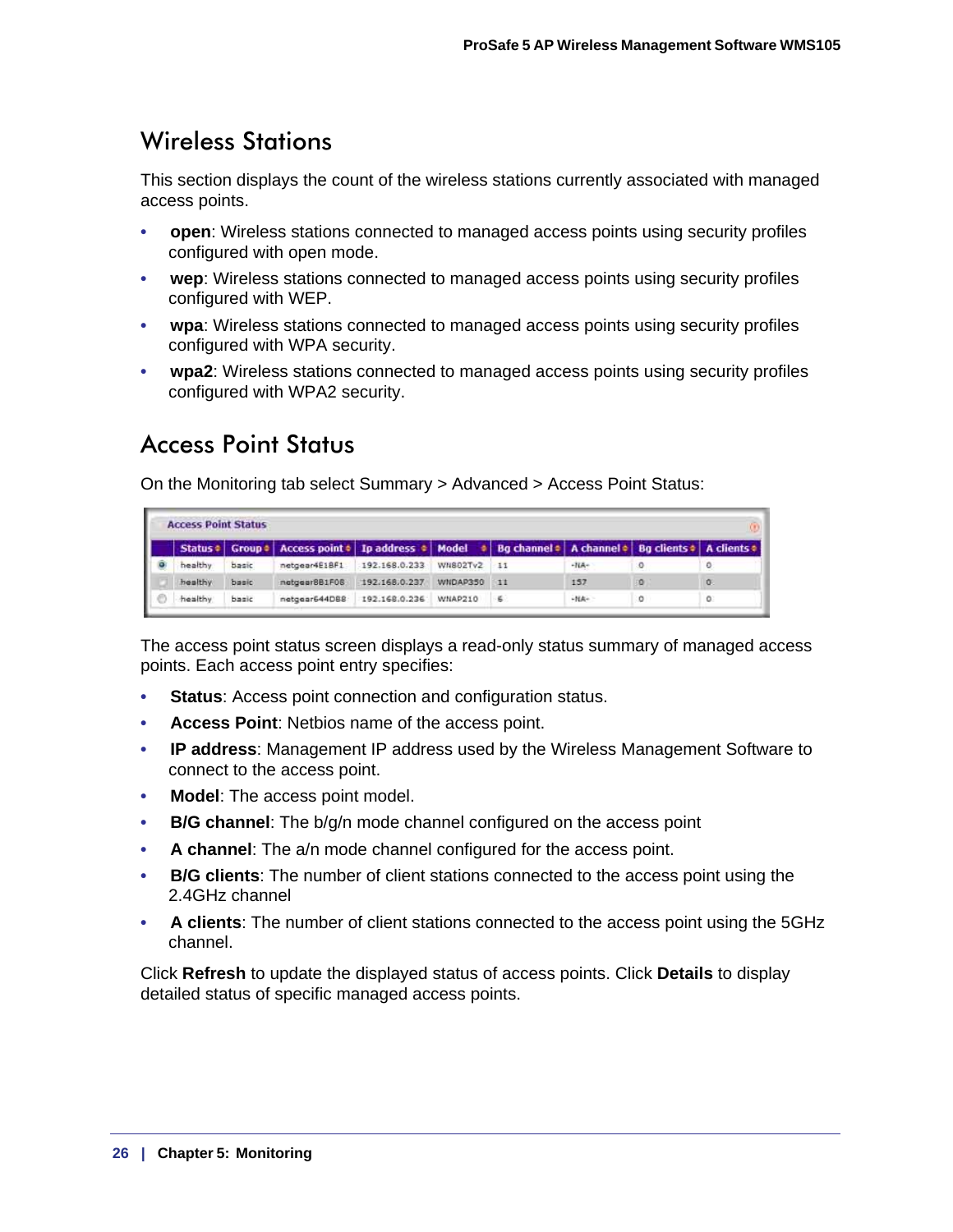### <span id="page-26-1"></span><span id="page-26-0"></span>Access Point Status Details

From the Access Point Status screen, click the **Details** button to view this page.

You can use the **Refresh** button to update statistics and information.

The Access Point Status screen shows configuration settings, current wireless settings, current clients and current traffic statistics.

- **Access Point Name**: The access point's NetBIOS name.
- **Model**: The managed access point's model.
- **Group**: The configured group of managed access point.
- **IP Address**: The IP Address of managed access point.

| <b>Access Point Details</b>                       |                     |                 |                   |                     | $\circledR$ |
|---------------------------------------------------|---------------------|-----------------|-------------------|---------------------|-------------|
| <b>Access Point</b>                               |                     | netgear4E1BF1   |                   |                     |             |
| Model                                             |                     | <b>WN802Tv2</b> |                   |                     |             |
| <b>Group</b>                                      |                     | basic           |                   |                     |             |
| <b>IP Address</b>                                 |                     | 192.168.0.233   |                   |                     |             |
| <b>Ethernet MAC Address</b>                       |                     |                 | 00:24:b2:4e:1b:f1 |                     |             |
| 2.4 GHz Channel                                   |                     | 11              |                   |                     |             |
| <b>5 GHz Channel</b>                              |                     | $-NA-$          |                   |                     |             |
| <b>Channel Management</b>                         |                     | Centralized     |                   |                     |             |
| <b>Load Balancing</b>                             |                     | <b>Disabled</b> |                   |                     |             |
| <b>ProfileInfo</b>                                |                     |                 |                   |                     | $\circledR$ |
| <b>Type</b><br>٠                                  | <b>Ssid</b>         | ٠               | <b>Security</b>   | Vlan<br>٠           | ٠           |
| 802.11b/bg/ng                                     | NETGEAR 11g         |                 | open              | 1                   |             |
| <b>Client Info</b>                                |                     |                 |                   |                     | $\circledR$ |
| <b>Ssid</b><br>٠ŀ<br>٠I<br>Mac                    | <b>Channel</b><br>٠ | Mode            | Auth<br>٠I۰       | <b>Cipher</b><br>÷۱ | ٠           |
| Roque Access Points (802.11b/bg/ng)               |                     |                 |                   |                     | $\circledR$ |
|                                                   |                     | $\Omega$        |                   |                     |             |
| <b>Roque Access Points reported</b>               |                     | $\circ$         |                   |                     |             |
| <b>Roque Access Points in same channel</b>        |                     |                 |                   |                     |             |
| <b>Rogue Access Points in interfering channel</b> |                     | $\circ$         |                   |                     |             |

- **Ethernet MAC Address**: The Ethernet MAC address of managed access point.
- **2.4 GHz Channel**: 2.4 GHz channel configured on access point; set to -NA- if not available.
- **5 GHz Channel**: 5 GHz channel configured on access point; set to -NA- if not available.
- **Load Balancing**: Load balancing enable/disable status for access point.

### **Profile Information**

*Profile Information* The section displays configured and enabled security profiles on the access point.

- **Type**: 802.11 b/bg/ng or 802.11 a/na mode for security profile.
- **SSID**: Wireless Network SSID.
- **Security**: The mode of security configured for the profile.
- **VLAN**: VLAN configured for the security profile.

*Client Information* This section displays access point client station information.

- **MAC**: Wireless MAC of the access point client.
- **SSID:** Wireless SSID configured on the managed access point to which the client connects.
- **Channel**: The channel which client is using to connect.
- **Mode**: The mode (802.11 b/bg/ng or 802.11 a/na) for the security profile.
- **Auth**: The authentication mode (open, WEP, WPA, or WPA2) of security.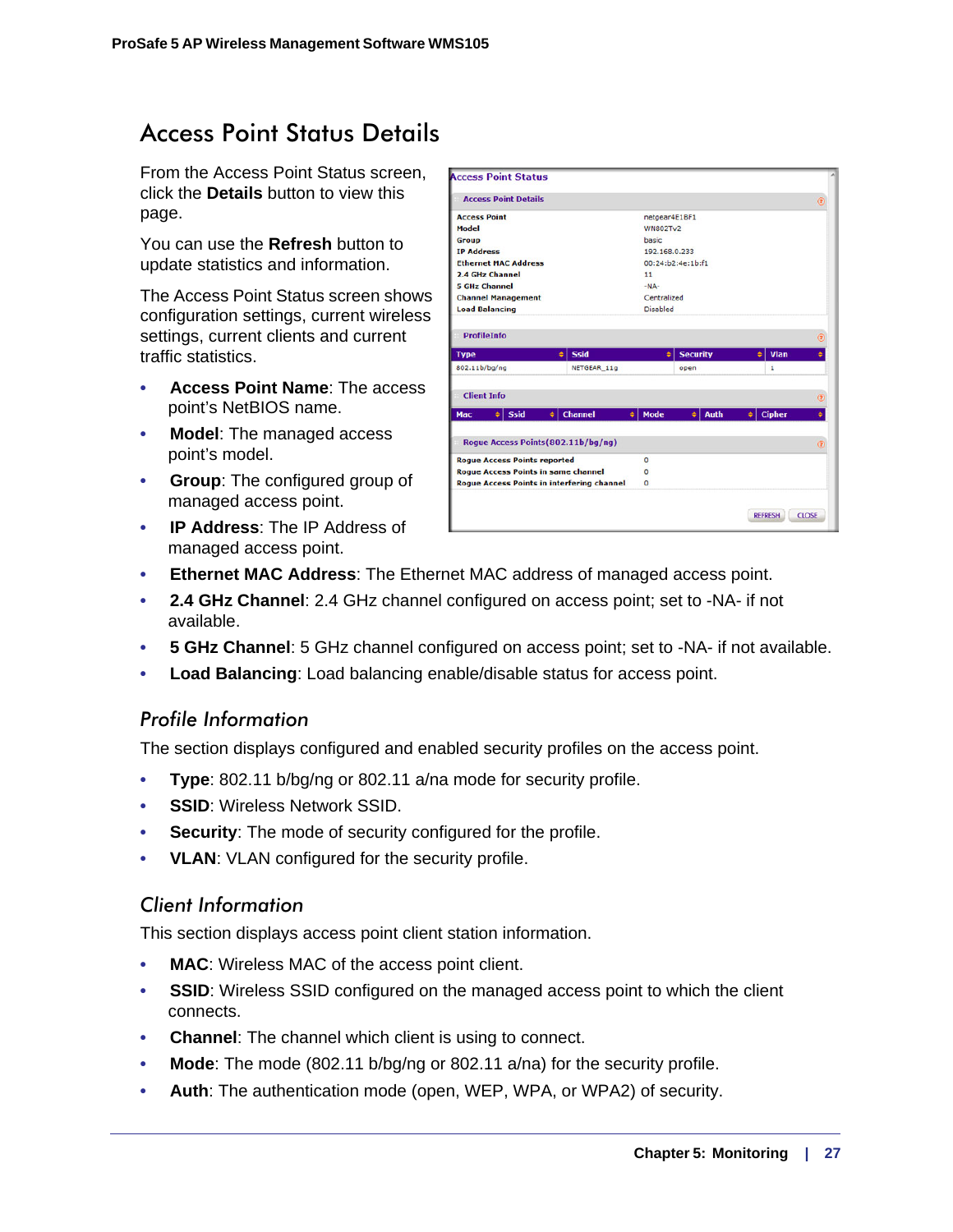*Rogue Access Points* This section displays rogue or neighboring access points detected by the managed access point.

- Rogue Access Points Reported.
- Rogue Access Points in same channel.
- Rogue Access Points in interfering channels.

### <span id="page-27-2"></span><span id="page-27-0"></span>Client Status

On the Monitoring tab select Summary > Advanced > Client Status:

**Client Status** Access point  $\diamond$  | Model  $\diamond$  | Mac  $\diamond$  | Ssid  $\diamond$  | Bssid  $\diamond$  | Channel  $\diamond$  | Rate  $\diamond$  | Type  $\diamond$  | Aid  $\diamond$  | Mode  $\diamond$  | Bytes  $\diamond$  | Received  $\diamond$  | Bytes sent  $\diamond$ 

The Client Status list specifies detailed information about each client node currently associated with managed access points.

- Use the **Refresh** button to update the list of available wireless stations.
- Use the **Details** button to get details of a selected wireless station.

### <span id="page-27-1"></span>Monitoring Rogue Access Points

On the Monitoring tab you can view rogue or unknown access points.

To display unknown access points, select Rogue Access Point> Unknown:

| 802.11b/bg/ng        | 0021134/iii    |                |                    |        |      |                                                |                            |                                  |
|----------------------|----------------|----------------|--------------------|--------|------|------------------------------------------------|----------------------------|----------------------------------|
| <b>Mac address</b>   | Ssid           | Channel #<br>۰ | Privacy #          | Rate # |      | Beacon int. $\approx 1$ # of beacons $\approx$ | Last beacon                | <b>Neighbour access points #</b> |
| DO:Of:cc:e6:1f:6c    | 7141 0240      |                |                    | 54,00  | 100  |                                                | Sun Mar 29 17:52:52 2009   | netgearBB1FOB                    |
| 00:24:52:44:15:f1    | 105 test       | 11             | $\circ$            | 270.00 | 100  | 2332                                           | Sun Mar 29 18:06:41 2009   | NatpeartUIFOU                    |
| 00:e0:02:12:33:88    | NETGEAR        | 11             | $\circ$            | 130.00 | 180  | 1099                                           | Sun Mar 29 18:06:41 2009   | netgearBE1FC8                    |
| 00:26/12/bb/7ei.58   | 35000          | 11             | ă.                 | 144.44 | 100  | 676                                            | Sun Mar 29:18-06-36 2009   | netgeerBB1F06                    |
| 20:26:f2:9a:0d:00    | NETGEAR 11g    | 11             | ö                  | 130.00 | :100 | 404                                            | Sun Mar 29 18:06:12 2009   | netgear@E1FOB                    |
| 0012612194124:20     | NETOEAK 11g    | 11             | $\Omega$           | 130.00 | 100  | 328                                            | Sun Mar 29, 18:06:25, 2009 | natgew@ELFDB                     |
| 00:1f:33:7wimar2c    | NETGEAR        | 11             | o.                 | 130.00 | 100  | 1419                                           | Sun Mar 29 18:06:41 2009   | netgear661F68                    |
| 00:24:02:3f:79:58    | BARTGER        | 33             | O.                 | 130,00 | 400  | 423                                            | Sun Har 29 18:06:30 2009   | netgearBB1FGB.                   |
| 00:1f:33:7a:ea:88    | <b>NETGEAR</b> | 11             | $\overline{\circ}$ | 130.00 | 100  | 340                                            | Sun Mar 29 18:06:39 2009   | netgear.08.1FOB                  |
| 00126: (2: 9a) 25:a0 | NOTODAR-11g    | 22             | $\circ$            | 120.00 | 100  | 104                                            | Sun Mar 29, 18:06:13 2009  | netoward E1FOB                   |

You can click **Refresh** to update the access point list or click **Export** to save the list to a file.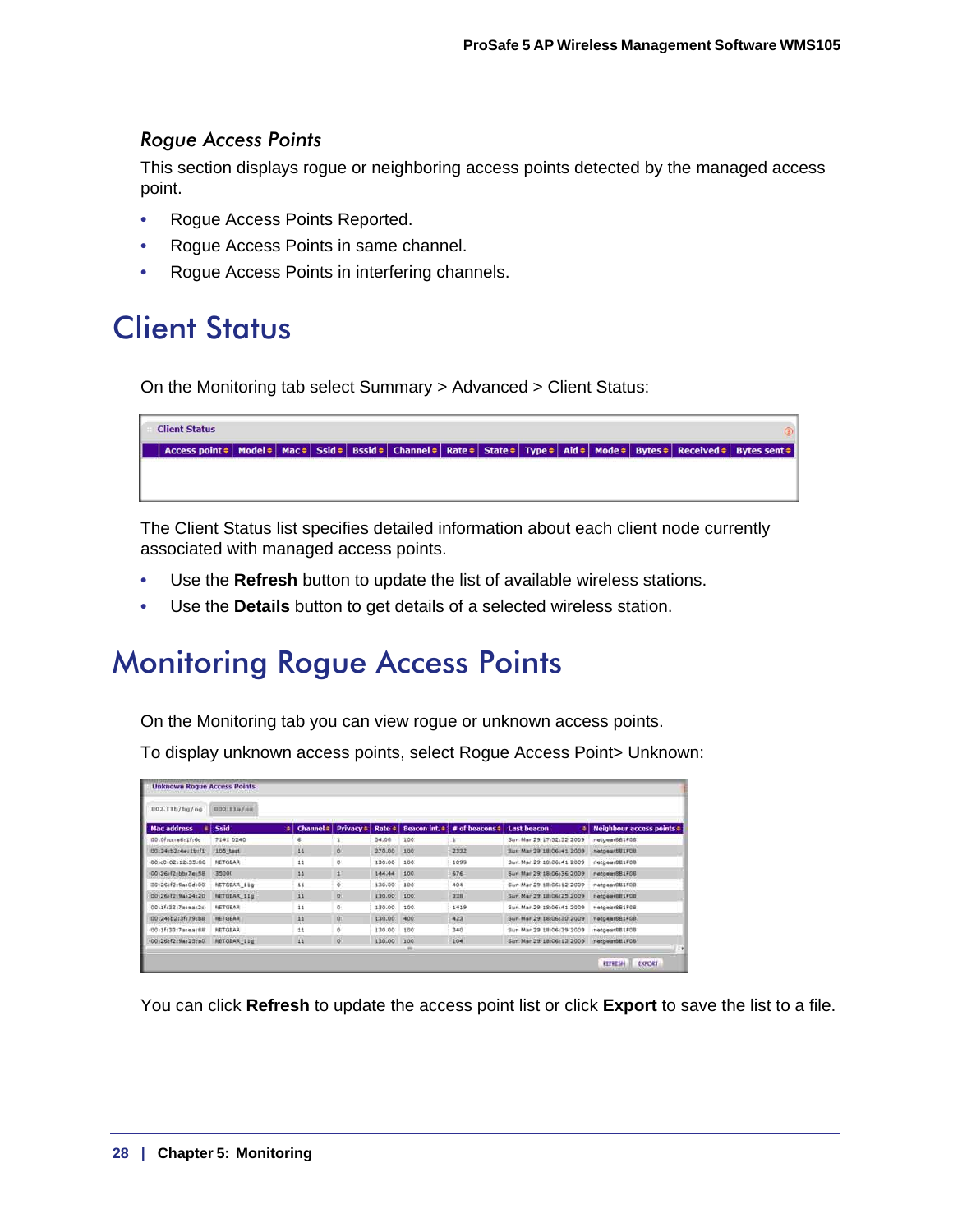To display the list of known rogue access points, on the Monitoring tab select Rogue Access Point > Known:.



You can click **Refresh** to update the access point list or click **Export** to save the list to a file.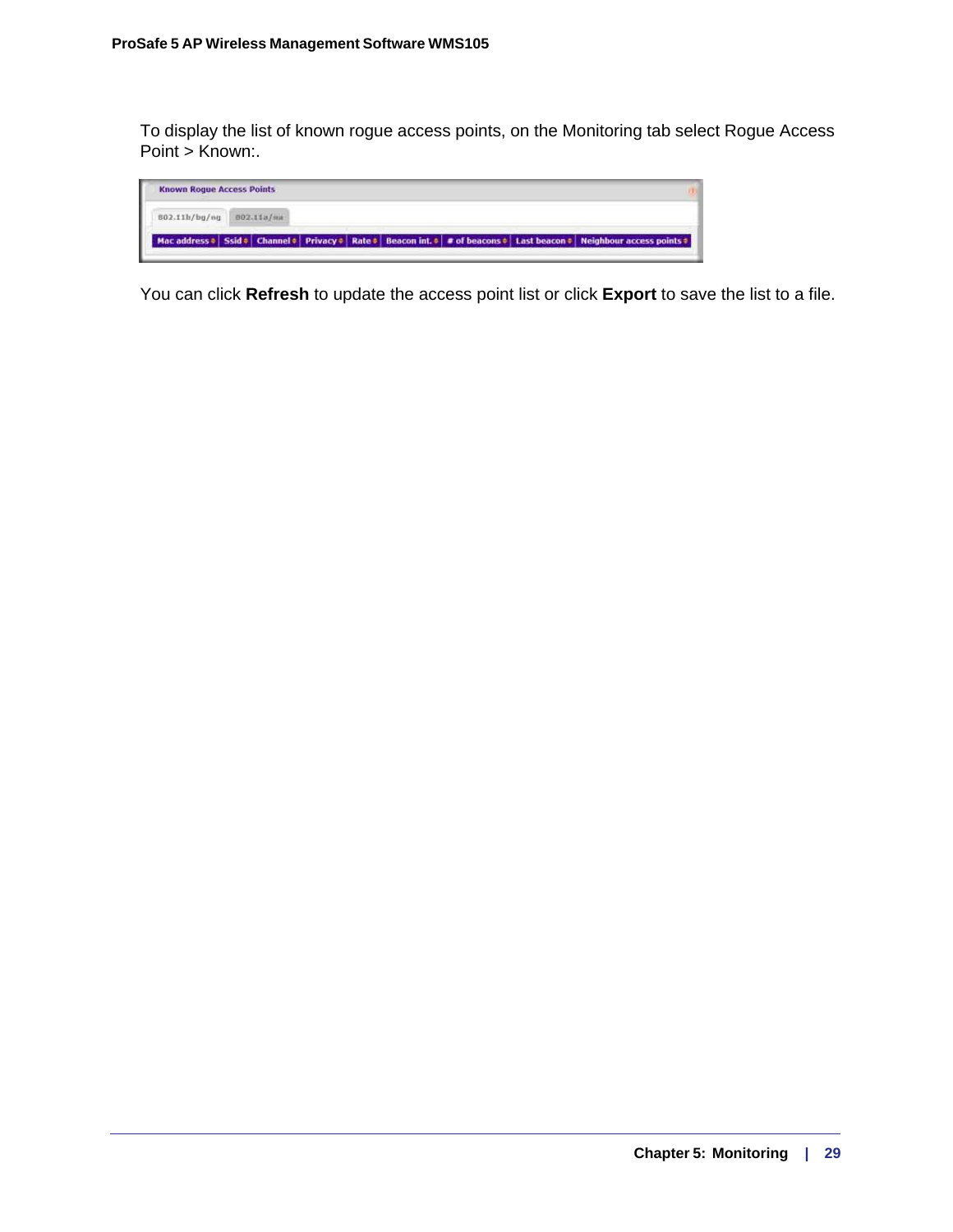# <span id="page-29-0"></span>e Maintenance<br> **6**

### <span id="page-29-2"></span><span id="page-29-1"></span>Changing Passwords

This page lets you to change the access point administrator's password.

**Note:** If you changed the password and do not remember what it is, reinstall the Wireless Management System software.

From the Maintenance tab select Password:

| <b>Change Password</b>     |  |
|----------------------------|--|
| User Name                  |  |
| <b>Current Password</b>    |  |
| <b>New Password</b>        |  |
| <b>Retype New Password</b> |  |

### **To change the password:**

- **1.** Type the old password. (The default password for the user name admin is **password**)
- **2.** Type a new password, then type it again in the **Repeat New Password** field to confirm it.
- **3.** Be sure to record it in a secure location.
- **4.** Click **Apply** so that your changes take effect or click **Cancel** to keep the current password.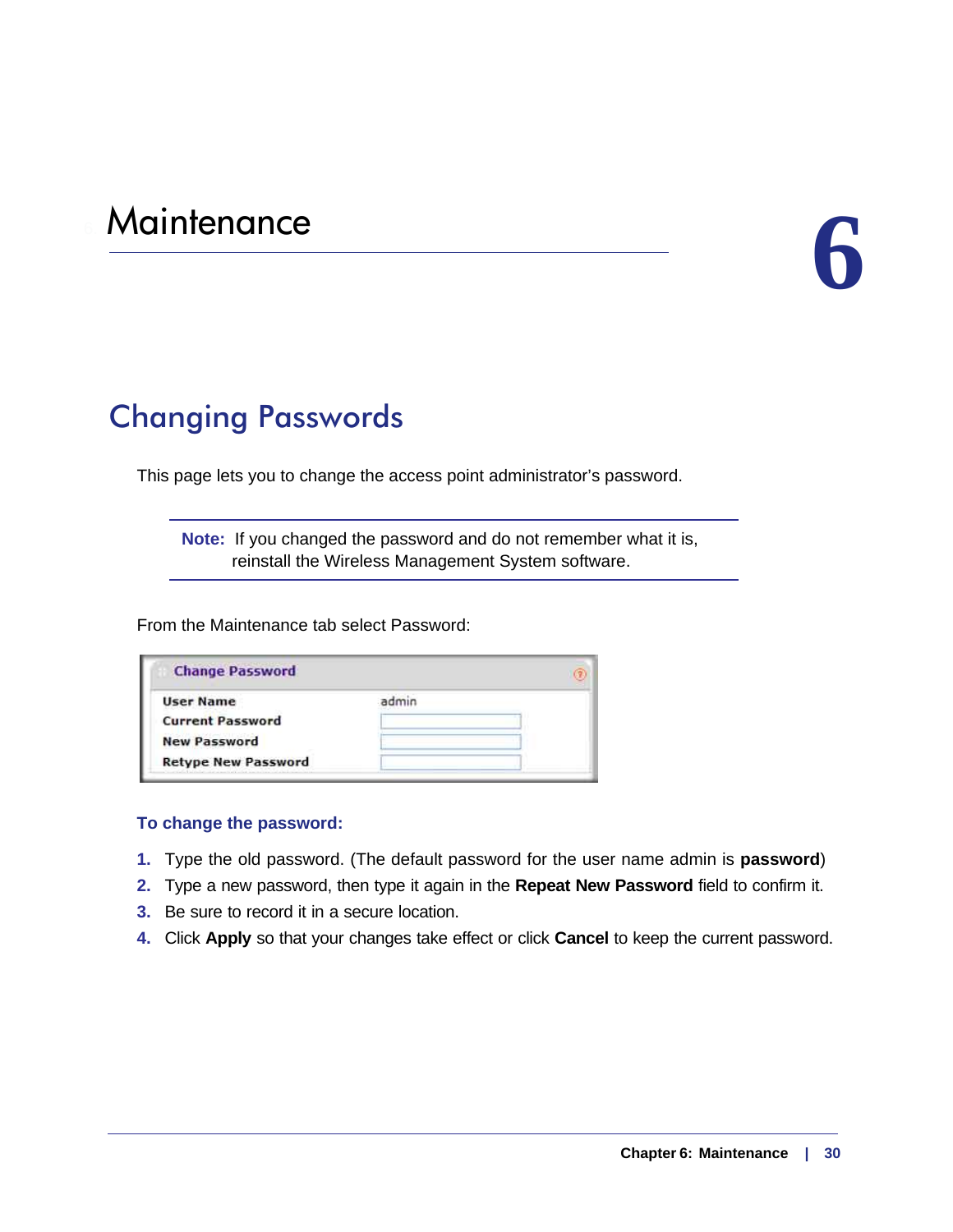### <span id="page-30-2"></span><span id="page-30-0"></span>Reset

The Reset screen lets you reboot managed access points.

**1.** On the Maintenance tab select Reset > Access Points > Reboot:

| Configuration                                 | Monitoring | <b>Maintenance</b>                      | <b>Diagnostics</b> | Support       | LOGOUT       |
|-----------------------------------------------|------------|-----------------------------------------|--------------------|---------------|--------------|
| Password Reset Remote Management Upgrade Logs |            |                                         |                    |               |              |
|                                               |            | <b>Reboot Access Points</b>             |                    |               |              |
|                                               |            | <b>Reboot All Managed Access Points</b> |                    |               | ≣            |
|                                               |            | Reboot all managed access points Ves    |                    | $^{\circ}$ No |              |
|                                               |            |                                         |                    |               |              |
|                                               |            |                                         |                    |               | <b>APPLY</b> |

- **2.** Select the **Yes** radio button.
- **3.** Click **Apply** to reboot the access points.

### <span id="page-30-3"></span><span id="page-30-1"></span>SNMP

You can use SNMP for the Wireless Management Software. Enable SNMP to allow the SNMP network management software, such as HP OpenView, to monitor the Wireless Management Software by using SNMPv1/v2 protocol.

On the Maintenance tab, select Remote Management > System > SNMP:

| <b>SNMP</b>                        |         |  |
|------------------------------------|---------|--|
| <b>SNMP</b>                        |         |  |
| <b>Read-Only Community Name</b>    | public  |  |
| <b>Read-Write Community Name</b>   | private |  |
| <b>Trap Community Name</b>         | trap    |  |
| <b>IP Address to Receive Traps</b> |         |  |
| <b>Trap Port</b>                   |         |  |
| <b>SNMP Manager IP</b>             |         |  |

- **SNMP** checkbox: Enable SNMP for the Wireless Management Software.
- **Read-Only Community Name**: The community string to allow the SNMP manager to read the WMS105 MIB objects.
- **Read-Write Community Name**: The community string to allow the SNMP manager to read and write the WMS105 MIB objects.
- **Trap Community Name**: The community name which is associated with the IP address to Receive Traps.
- **IP address to Receive Traps**: The IP address of the SNMP manager to receive traps sent from the Wireless Management Software.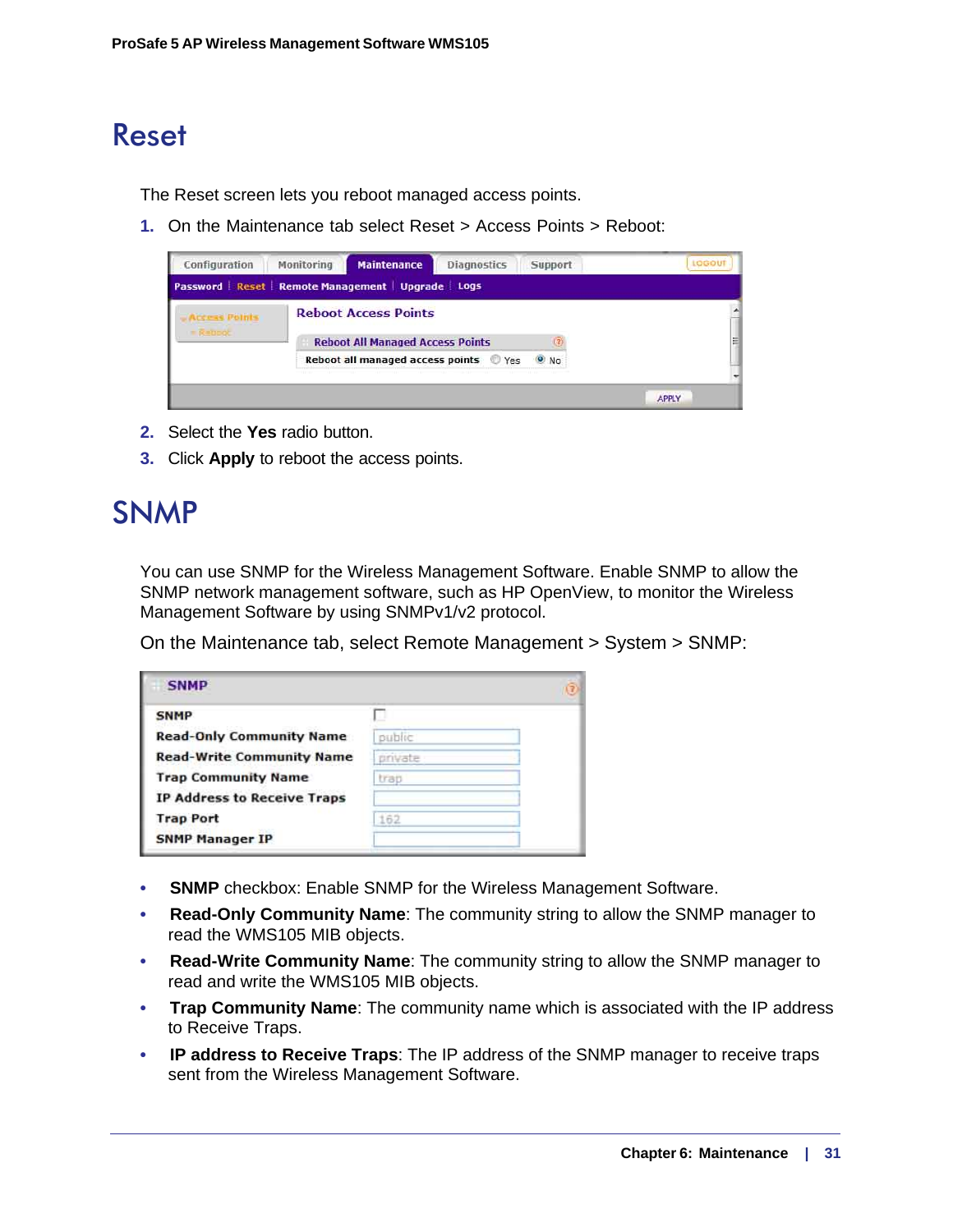- **Trap Port**: The default port on which SNMP manager receives traps sent from the Wireless Management Software is 162.
- **SNMP Manager IP**: Restrict access to specified SNMP manager for doing SNMP v1/v2. Set this as 255.255.255.255 to allow any SNMP manager to access.

When you are finished making changes, click **Apply** to save your settings.

### <span id="page-31-4"></span><span id="page-31-0"></span>Remote Management

<span id="page-31-3"></span>You can enable SSH or Telnet to remotely log in to the controller. From the Maintenance tab select Remote Management > System > Remote Console:

| <b>Remote Console</b>     |        |         |  |
|---------------------------|--------|---------|--|
| <b>Secure Shell (SSH)</b> | enable | disable |  |
| Telnet                    | enable | disable |  |

- **1.** Select the radio button for SSH or Telnet:
	- **Secure Shell (SSH)**: If set to **Enable**, the Wireless Management Software allows remote access by using Secure Shell.
	- **Telnet**: If set to **Enable**, the Wireless Management Software allows remote access by using Telnet.
- **2.** Click **Apply** to save your settings.

### <span id="page-31-2"></span><span id="page-31-1"></span>Upgrading Access Point Firmware

You can install a new firmware for the access points using the Access Point Upgrade page.



### **WARNING!**

### **In some cases, such as a major upgrade, you might need to erase the configuration of your access point after upgrading it.**

See the Release Notes included with the software to find out if you need to reconfigure the access point. Reconfiguring access points already managed by the Wireless Management Software requires only the IP address to be set manually. The Wireless Management Software restores configuration for already managed access points running supported software version.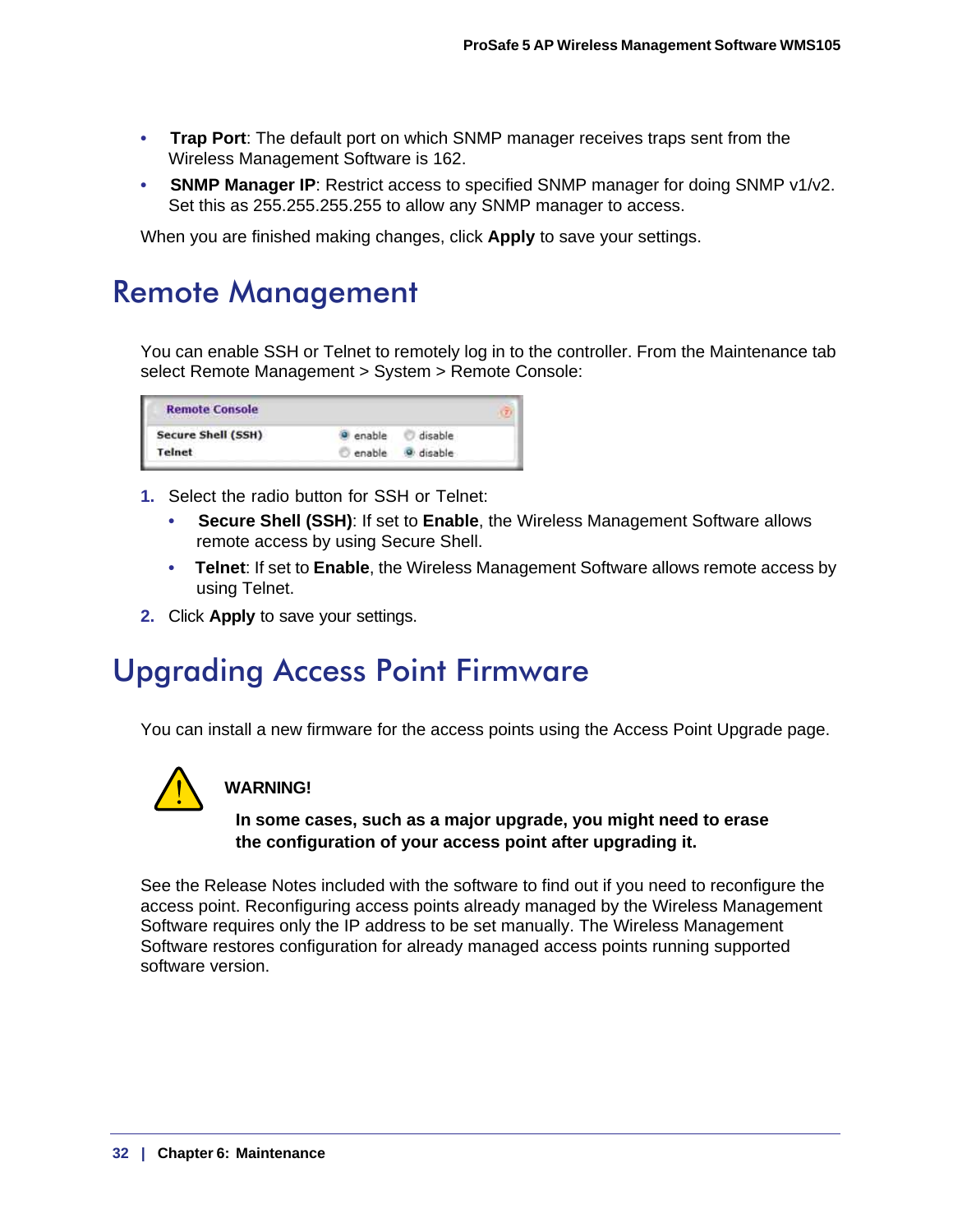### **To upgrade the access point software:**

**1.** Go to the NETGEAR web site at *www.NETGEAR.com* customer service downloads section to get new versions of the access point software for supported models. After downloading an upgrade file, you might need to unzip (uncompress) it before upgrading the access point.



### **WARNING!**

### **Once you click Upload do NOT interrupt the process of sending the software to the access point and restarting the access point.**

- **2.** Download the new software for a specific access point model to upgrade.
- **3.** If not done automatically, uncompress the downloaded file. If included, read the Release Notes before continuing.
- **4.** On the Maintenance tab select Upgrade > Access Point Upgrade:

| <b>Upgrade</b>      |                        |
|---------------------|------------------------|
| Model               | --- Select AP Model--- |
| Select upgrade file | owse                   |

- **5.** Make sure that status of the managed access point to be upgraded is healthy. Select the managed access point model from the drop-down list; only models of managed access points are in this list.
- **6.** Click **Browse**.
- **7.** Locate and select the file you just downloaded.
- **8.** Click **Upload** to send the software to the access point.

This loads the new software into the access point and causes the access point to restart.



### **WARNING!**

**Do not try to go online, turn off the access point, shut down the computer or the Wireless Management Software or do anything else to the access point or the Wireless Management Software until the access point finishes restarting! When the Test light turns off, wait a few more seconds before doing anything.**

**9.** Check the firmware version on the Upgrade page to verify that your access point now has the new software installed.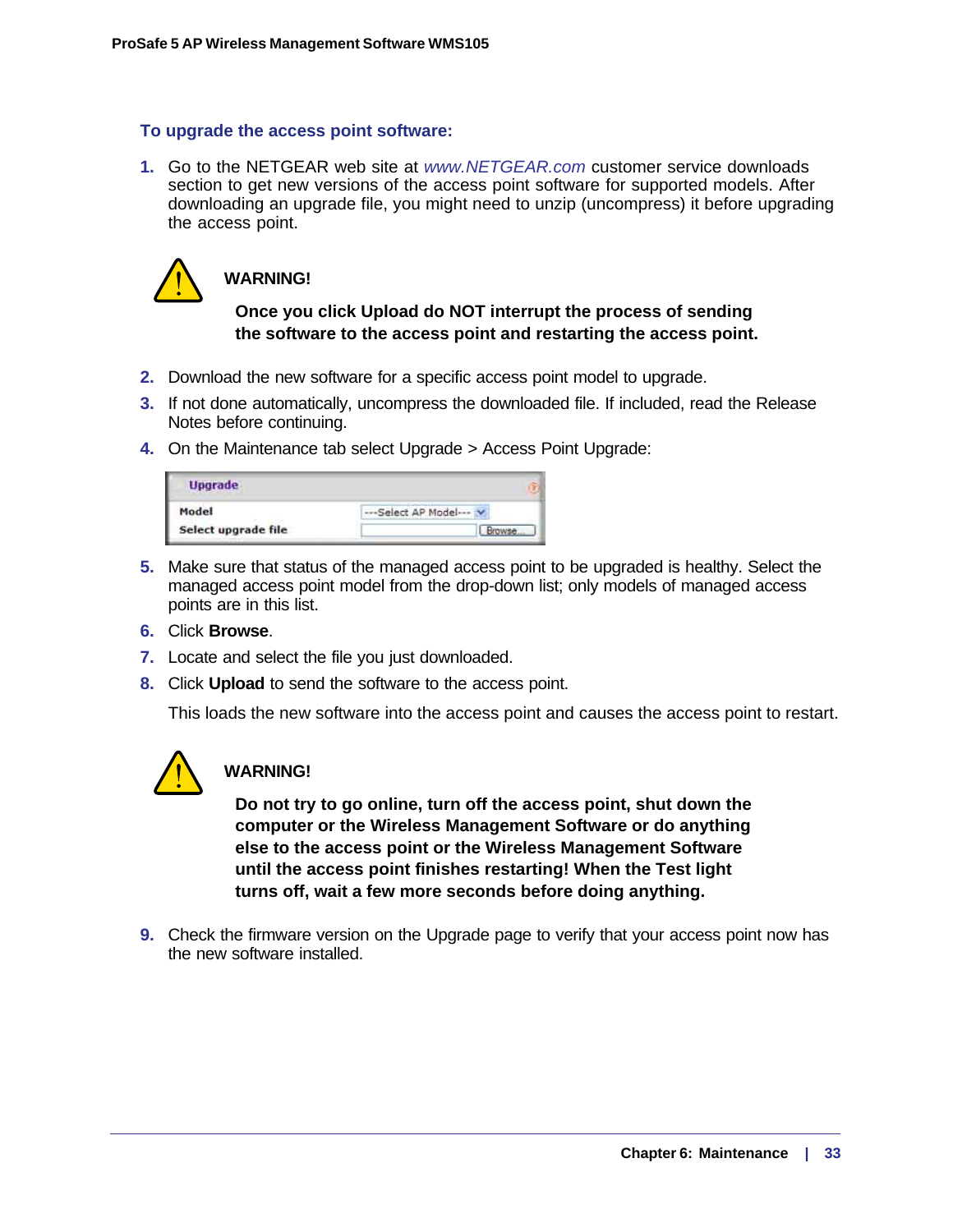### <span id="page-33-2"></span><span id="page-33-0"></span>Backing up Configuration Settings

Once you have the Wireless Management Software working properly, you should back up the information to have it available if something goes wrong. When you back up the settings, they are saved as a file on your computer.

### **To back up the Wireless Management Software settings:**

**1.** On the Maintenance tab select Upgrade > Backup:

| <b>Backup Settings</b>                          |                        |  |
|-------------------------------------------------|------------------------|--|
| Backup a copy of the current settings to a file | <b><i>RACKLIP-</i></b> |  |

- **2.** Click the **Backup** button to create a backup file of the current settings:
- **3.** If you do not have your browser set up to save downloaded files automatically, then find a location where you want to save the file, and rename it if you like.

If your browser is set up to save downloaded files automatically, the file is saved to your browser's download location on the hard disk

**4.** Click **Backup**.

### <span id="page-33-3"></span><span id="page-33-1"></span>Restoring Settings from a File

### **To restore settings from a backup file:**

**1.** On the Maintenance tab select Upgrade > Restore Settings:



- **2.** Click **Browse**.
- **3.** Locate and select the previously saved backup file, then click **Apply**.

After restoring previous settings, the Wireless Management Software restarts. This takes about one minute.



### **WARNING!**

**Do not try to go online, turn off the Wireless Management Software, shut down the computer or do anything else until it finishes restarting! When the Test light turns off, wait a few more seconds before doing anything with the Wireless Management Software.**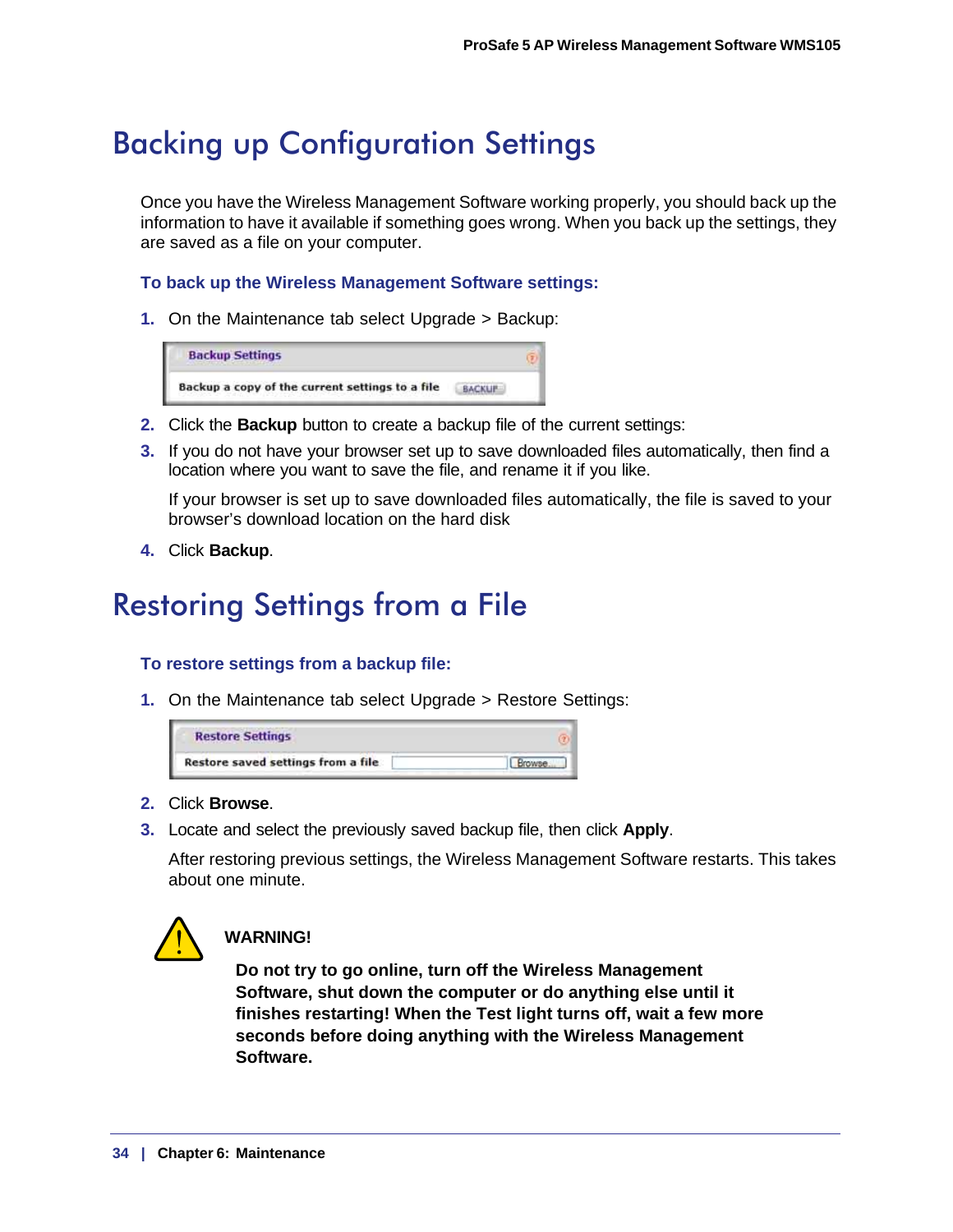### <span id="page-34-0"></span>Downloading Wireless Management Software Logs

<span id="page-34-3"></span>Maintenance logs allow backup of the logs collected on the Wireless Management Software. In the event of a problem or failure, these logs along with backed up configuration settings help developers determine the cause.

| <b>Download Logs</b>      |  |  |
|---------------------------|--|--|
| <b>Download log files</b> |  |  |

### **To download logs:**

- **1.** On the Maintenance Tab, select Logs.
- **2.** Click **Backup** to create a backup file of the current logs.
- **3.** If you do not have your browser set up to save downloaded files automatically, then locate where you want to save the file, rename it if you like.

If your browser is set up to save downloaded files automatically, the file will be saved to your browser's download location on the hard disk

<span id="page-34-2"></span>**4.** Click **Backup**.

### <span id="page-34-1"></span>**Diagnostic Ping Window**

This window provides a way to verify ping connectivity from the Wireless Management Software to a managed access point. A managed access point can be selected from the **Access Point** drop-down list. The IP address of the access point to be pinged is displayed in the **IP Address** field.

| Ping                |                            |              |
|---------------------|----------------------------|--------------|
| Ping                |                            | E)           |
| <b>Ping Count</b>   | 10                         |              |
| <b>Access Point</b> | --- Select Access Point--- |              |
| <b>IP Address</b>   |                            |              |
| <b>Ping Result</b>  |                            |              |
|                     |                            | Q<br>ä       |
|                     |                            |              |
|                     |                            |              |
|                     |                            |              |
|                     |                            |              |
|                     |                            |              |
|                     |                            |              |
|                     |                            |              |
|                     |                            |              |
|                     |                            |              |
|                     |                            | ×            |
|                     | CANCEL                     | <b>START</b> |

- **1.** Specify the number of pings to be tried in the **Ping Count** field.
- **2.** Click **Start** to begin pinging the selected access point.
- **3.** When you are finished, click **Cancel** to stop the pinging.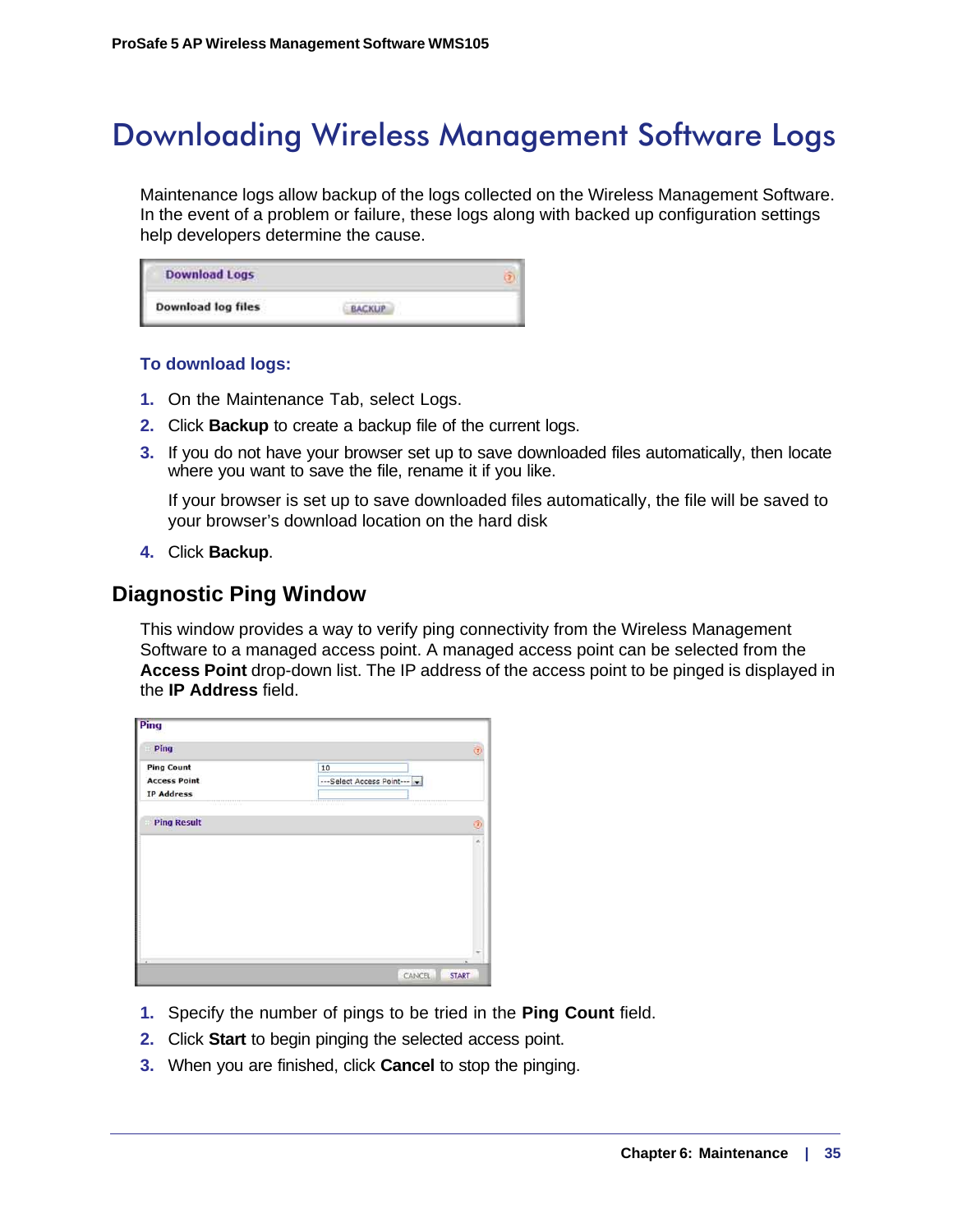### <span id="page-35-2"></span><span id="page-35-1"></span><span id="page-35-0"></span>Using Discovery OUI

The Wireless Management Software discovers NETGEAR access points on the LAN from the OUI (Organizationally Unique Identifier) of their unique MAC addresses. The first half of the MAC address is the OUI. Usually, this happens without incident during discovery. OUIs are allocated to businesses that produce products with MAC addresses.

Discovery OUI is not often needed, but is useful in the following circumstances:

- There is a new NETGEAR access point that has a new OUI.
- The WMS105 controller is running older firmware that does not recognize the new OUI.
- You do not want to update the WMS105 firmware.

You can use Discovery OUI to register and discover the access point. Click the System tab and select Advanced > Discovery OUI:

| <b>Discovery OUI</b> |                     |  |
|----------------------|---------------------|--|
| <b>DELETE</b>        | ADD                 |  |
|                      | <b>Oui</b> list     |  |
| г                    | 00:22:3F (Preset)   |  |
| П                    | 00:24:B2 (Preset)   |  |
| П                    | 00:1F:33 (Preset)   |  |
| г                    | 00:14:6C (Preset)   |  |
| F                    | 00:09:5B (Preset)   |  |
| г                    | 00:0F:B5 (Preset)   |  |
| г                    | 00:18:4D (Preset)   |  |
| г                    | 00:1E:2A (Preset)   |  |
| г                    | 00:26:F2 (Preset)   |  |
| г                    | $00:1B:2F$ (Preset) |  |

### **To change the settings:**

**1.** Click **Add** to add a OUI to the list or click **Delete** to remove it.

**Note:** OUIs already allocated for NETGEAR devices are preconfigured and cannot be deleted

**2.** Click the **Apply** button to save your changes.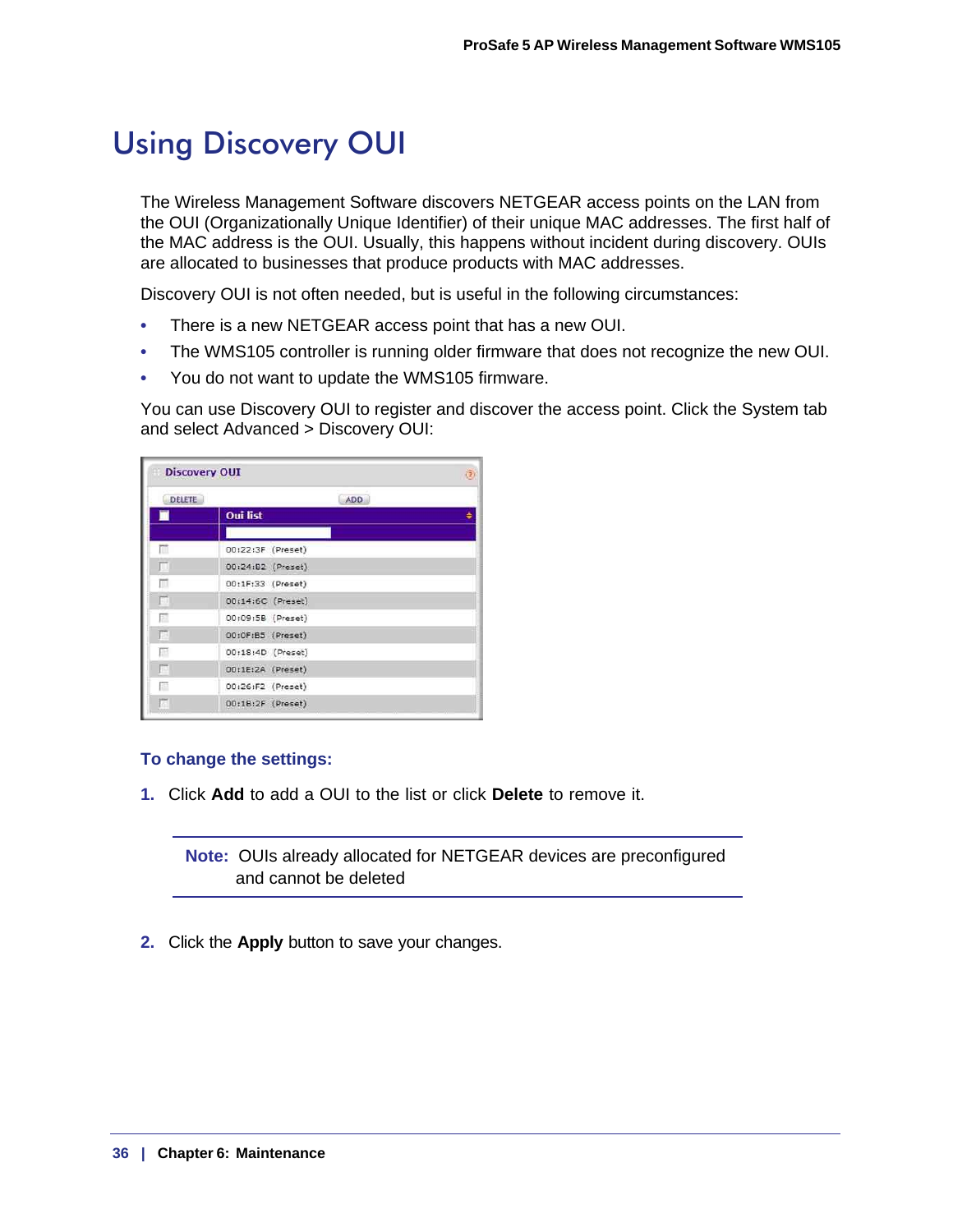### <span id="page-36-2"></span><span id="page-36-0"></span>**Access Point Compatibility**



### <span id="page-36-4"></span><span id="page-36-3"></span><span id="page-36-1"></span>Access Point Supported Firmware Versions

| <b>Access Point</b><br><b>Model</b> | <b>Supported</b><br><b>Firmware</b> | <b>Security Profiles   Auto Channel</b><br>per Radio |                                                         |
|-------------------------------------|-------------------------------------|------------------------------------------------------|---------------------------------------------------------|
| WNDAP330                            | WNDAP330 V3.0.4                     | 8                                                    | Yes                                                     |
| WNDAP350                            | WNDAP350 V2.0                       | 8                                                    | Yes                                                     |
| <b>WNAP210</b>                      | WNAP210 2.0.8                       | 8                                                    | Yes                                                     |
| WG302v2                             | 5.2.3                               | 8                                                    | Yes                                                     |
| WG103                               | WG103 2.0                           | 8                                                    | No                                                      |
| <b>WN802Tv2</b>                     | WN802Tv2 V3.1.2                     | -1                                                   | Limited to channel distribution<br>without neighbor map |
| WG602v4                             | V1.1.0                              |                                                      | Limited to channel distribution<br>without neighbor map |

For the latest firmware images, visit the NETGEAR support web site: *http://www.netgear.com/support*.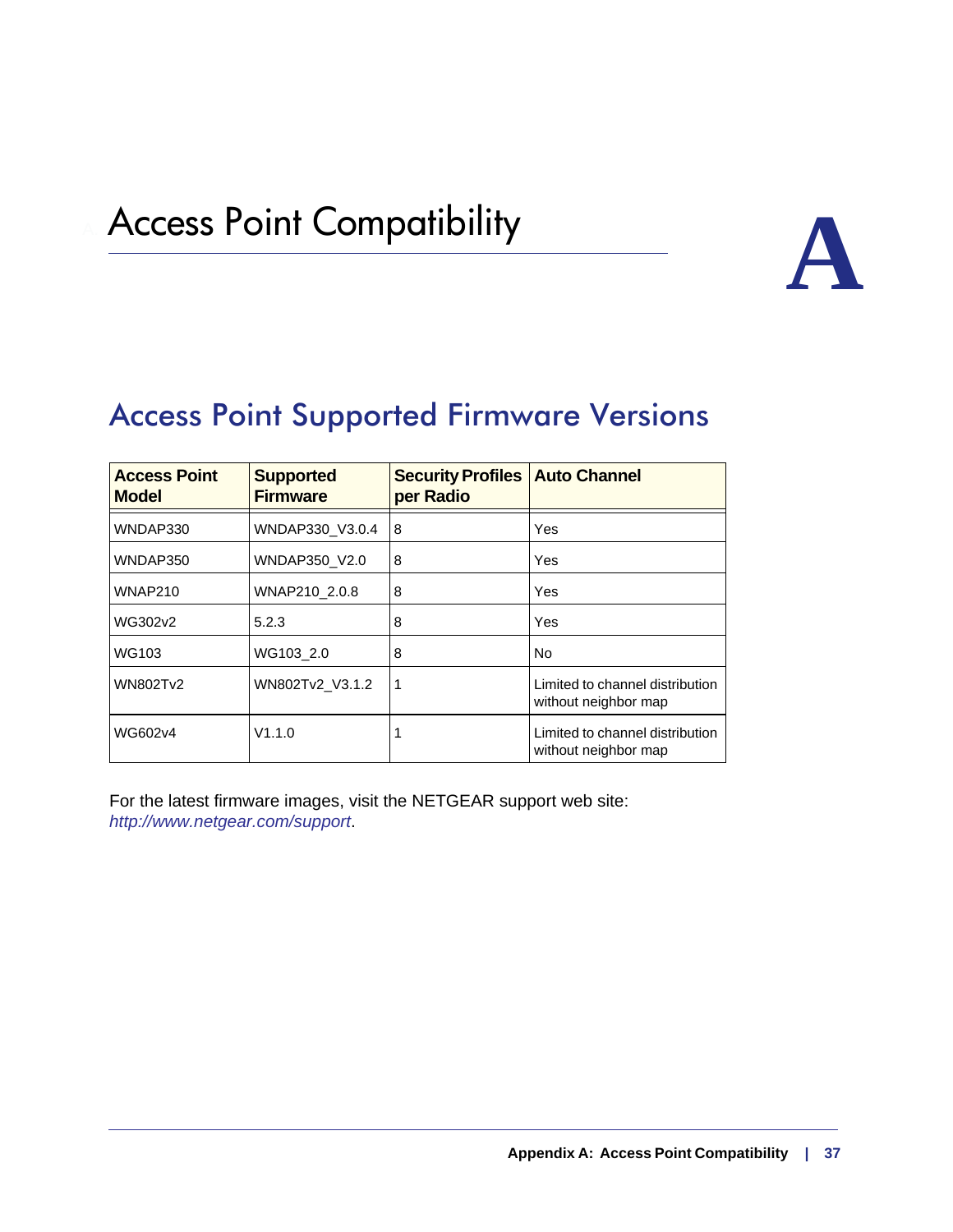### <span id="page-37-0"></span>Software Features and Access Point Compatibility

| <b>Access</b><br><b>Point</b><br><b>Model</b> | <b>Topology</b> | <b>VLAN</b><br><b>Config</b> | <b>Rogue</b><br><b>Access</b><br><b>Points</b> | <b>Remote</b><br><b>Access</b><br><b>SSH</b><br><b>Telnet</b> | <b>Guest</b><br><b>Access</b> | <b>Client</b><br><b>Separation</b> | <b>Syslog</b> | <b>NTP</b><br>(Time<br>Server) |
|-----------------------------------------------|-----------------|------------------------------|------------------------------------------------|---------------------------------------------------------------|-------------------------------|------------------------------------|---------------|--------------------------------|
| WNDAP330                                      | Yes             | Yes                          | Yes                                            | <b>Yes</b>                                                    | <b>No</b>                     | Yes                                | Yes           | Yes                            |
| WNDAP350                                      | Yes             | Yes                          | Yes                                            | <b>Yes</b>                                                    | Yes                           | Yes                                | Yes           | Yes                            |
| <b>WNAP210</b>                                | Yes             | Yes                          | Yes                                            | Yes                                                           | Yes                           | Yes                                | <b>SNS</b>    | Yes                            |
| WG302v2                                       | Yes             | Yes                          | Yes                                            | Yes                                                           | <b>No</b>                     | Yes                                | Yes           | Yes                            |
| WG103                                         | Yes             | Yes                          | Yes                                            | <b>Yes</b>                                                    | Yes                           | Yes                                | Yes           | Yes                            |
| <b>WN802Tv2</b>                               | No              | l No                         | <b>No</b>                                      | <b>No</b>                                                     | <b>No</b>                     | Yes                                | Yes           | Yes                            |
| WG602v4                                       | No.             | <b>No</b>                    | <b>No</b>                                      | <b>No</b>                                                     | <b>No</b>                     | No                                 | No            | No                             |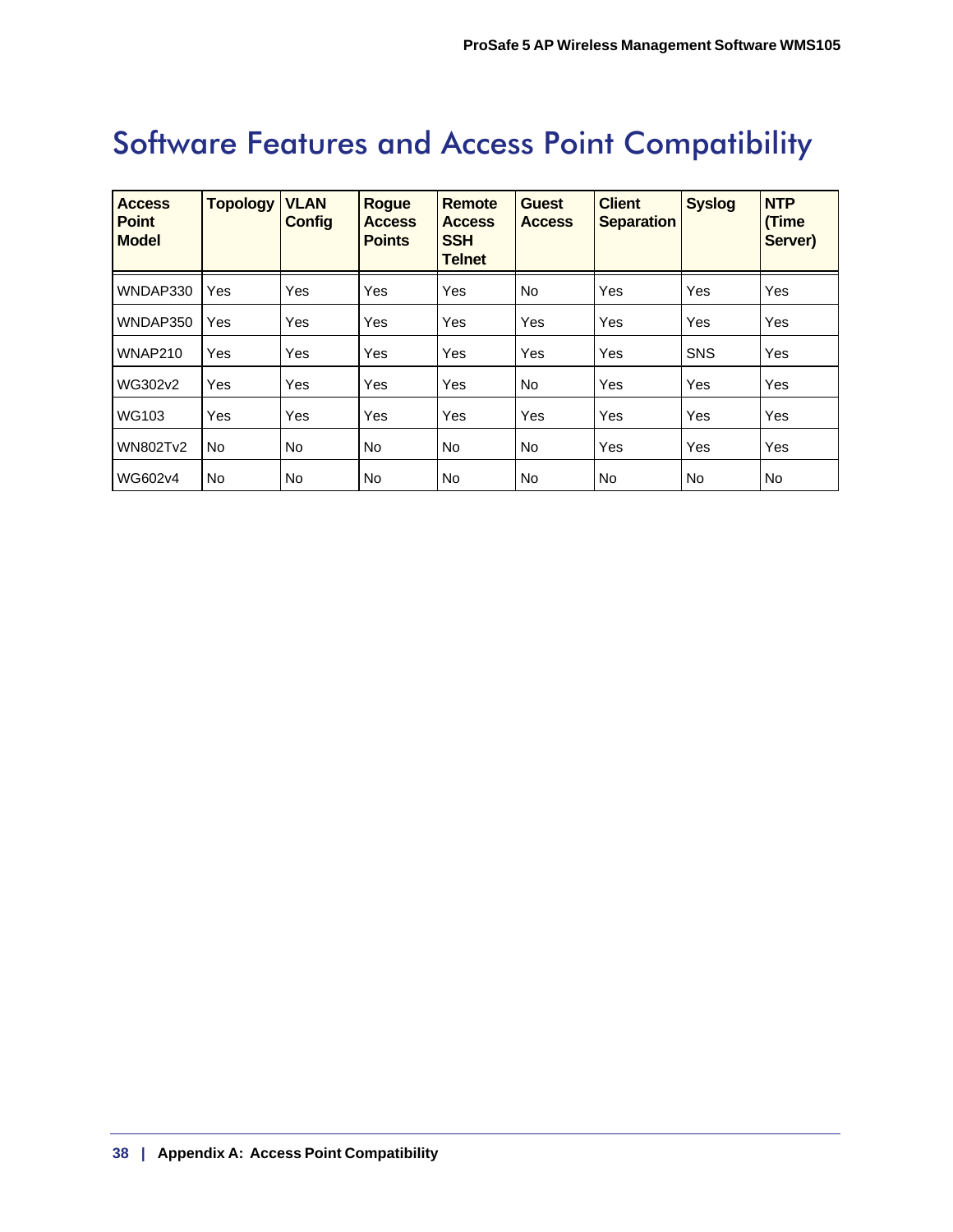### <span id="page-38-0"></span>Index

### **A**

access point WLAN settings **[3-15](#page-14-2)** access point discovery **[2-9](#page-8-2)** IP discovery **[2-10](#page-9-1)** access points adding **[2-12](#page-11-1)** discovery results **[2-11](#page-10-1)** passwords **[2-12](#page-11-2)** rogue **[4-20](#page-19-2)**, **[5-26](#page-25-2)** status **[5-25](#page-24-3)**, **[5-26](#page-25-3)**, **[5-27](#page-26-1)** supported firmware **[A-37](#page-36-4)** access, guest **[4-24](#page-23-1)** adding access points **[2-12](#page-11-1)** authentication, MAC **[4-21](#page-20-1)** Auto Discovery **[2-9](#page-8-3)**

### **B**

backing up **[6-34](#page-33-2)**

### **C**

centralized RF management **[3-13](#page-12-2)** clients, status **[5-28](#page-27-2)** configuration settings backing up **[6-34](#page-33-2)** restoring **[6-34](#page-33-3)**

### **D**

diagnostics, Ping **[6-35](#page-34-2)** discovering access points **[2-9](#page-8-2)** Auto Discovery **[2-9](#page-8-3)** IP discovery **[2-10](#page-9-1)** results **[2-11](#page-10-1)** Discovery OUI **[6-36](#page-35-2)**

### **F**

firmware access point supported **[A-37](#page-36-4)** upgrading **[6-32](#page-31-2)**

### **G**

General settings **[1-6](#page-5-3)** guest access **[4-24](#page-23-1)**

### **I**

IP discovery **[2-10](#page-9-1)**

### **L**

logging in to the Wireless Management System **[1-6](#page-5-4)** logs, system **[6-35](#page-34-3)**

### **M**

MAC authentication **[4-21](#page-20-1)** monitoring access point summary **[5-25](#page-24-4)** client status **[5-28](#page-27-2)**

### **O**

OUI discovery **[6-36](#page-35-2)**

### **P**

passwords **[1-6](#page-5-5)** changing **[6-30](#page-29-2)** passwords for access points **[2-12](#page-11-2)** Ping **[6-35](#page-34-2)**

### **Q**

QoS **[3-17](#page-16-2)** QoS for managed access points **[3-17](#page-16-3)**

### **R**

Radius server configuration **[4-23](#page-22-1)** rebooting **[6-31](#page-30-2)** remote console **[6-32](#page-31-3)** remote management **[6-32](#page-31-4)** resetting **[6-31](#page-30-2)** restoring settings from a file **[6-34](#page-33-3)**